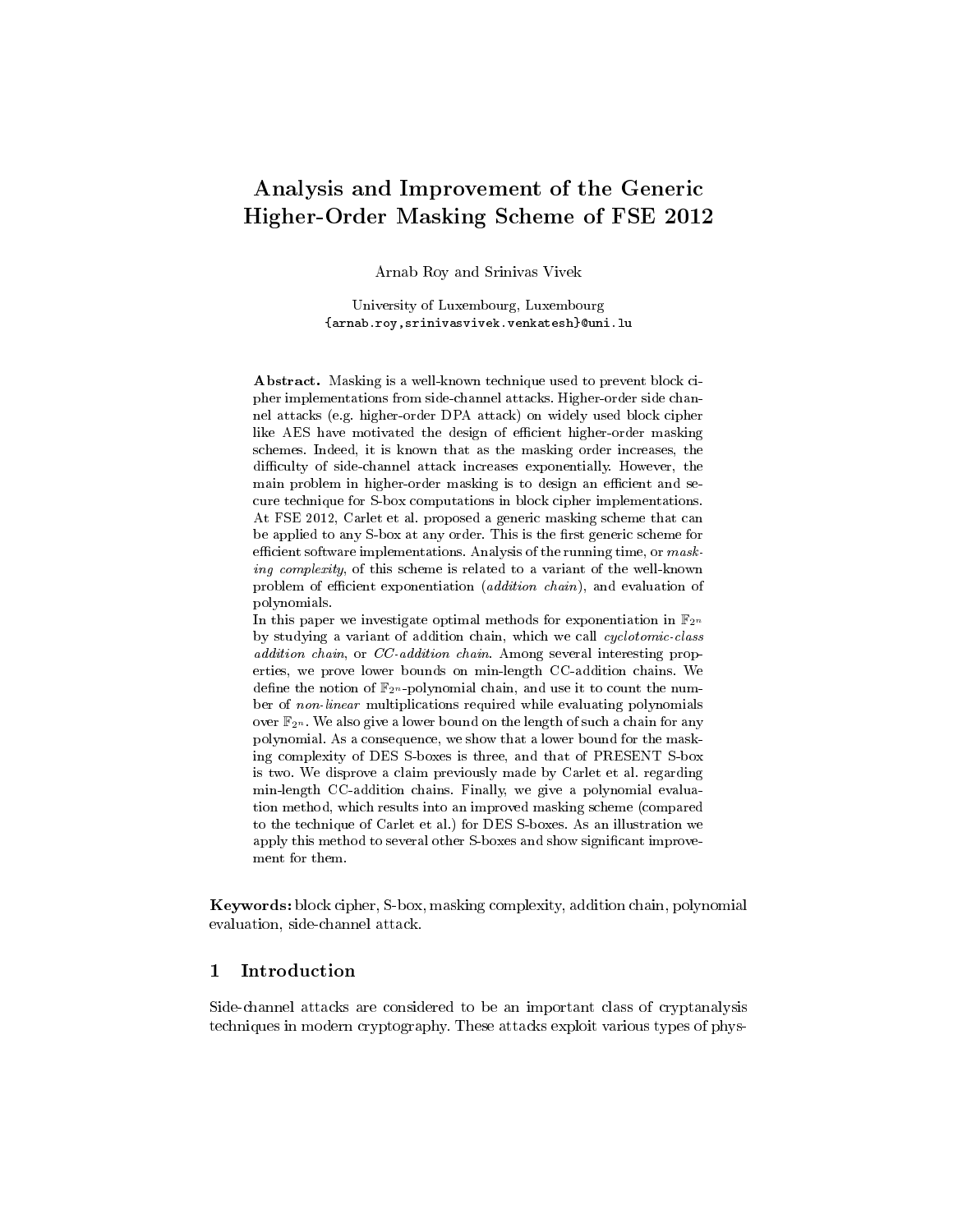ical leakage of information including power consumption, running time, electromagnetic emission etc. during the execution of cryptographic algorithm on a target device [\[11\]](#page-14-0). In practice they are often more successful than the black-box cryptanalysis, and many such practical attacks were demonstrated against wellknown ciphers. Hence it is a natural concern to protect a cryptosystem against these attacks.

Masking is a widely used technique to protect block cipher implementations from side-channel attacks. Goubin and Patarin proposed one such scheme for DES [\[7\]](#page-14-1). Many other techniques for both hardware and software implementation were later proposed, especially for AES (see [\[4\]](#page-14-2) and references therein). Most of these schemes have masking order one and, as a result, they are only resilient against *first-order* side-channel attacks. However in the past years, higher-order side-channel attacks have been proposed against well-known ciphers like AES. Motivated by these attacks, several higher-order masking schemes have been proposed.

In a higher-order masking scheme each sensitive variable (e.g. variables involving secret keys) is randomly split into  $d+1$  shares, where d is known as the masking order. Chari et al. [\[5\]](#page-14-3) showed that the complexity of side-channel attacks increases exponentially with the masking order. However implementing a higher-order masking scheme will also affect the performance of the cryptographic algorithm. Hence an algorithm resilient to higher-order attacks aims at designing efficient masking techniques for block ciphers.

Higher-Order Masking: Although many masking techniques have been proposed in literature, there are only a few that deal with higher-order masking. Schramm and Paar [\[18\]](#page-15-0) generalized the first-order table recomputation method given in [\[1](#page-14-4)[,12\]](#page-15-1). Their method can be applied to protect any S-box, but a thirdorder attack was shown against this scheme by Coron et al. [\[6\]](#page-14-5). Rivain et al. also proposed a scheme with formal security proofs but their method only gives second-order security  $[15]$ . Ishai et al.  $[8]$  provided the first dth-order masking method that can be applied to any S-box, for arbitrary  $d$ . However, applying this technique for masking S-boxes in software becomes inefficient. Rivain and Prouff [\[16\]](#page-15-3) presented an efficient technique for masking AES S-box for any order. Further Kim et al. [\[9\]](#page-14-7) extended this scheme based on an approach of [\[17\]](#page-15-4). In FSE 2012, Carlet et al.  $|4|$  presented the first generic dth-order masking scheme, suitable for software implementation, that can be applied to any S-box. Currently, this is the only such generic scheme.

Masking, Polynomial Evaluation, and Addition Chains An  $(n, m)$ -S-box is a function from  $\{0,1\}^n$  to  $\{0,1\}^m$ , where  $m \leq n$ . For most of the well-known ciphers, *n* is 4, 6 or 8. To design a generic masking scheme, Carlet et al. [\[4\]](#page-14-2) consider a polynomial representation of an  $(n, m)$ -S-box over  $\mathbb{F}_{2^n}$ . The *n*-bit and *m*-bit strings are identified with elements of  $\mathbb{F}_{2^n}$  in a natural way, if necessary, by appending  $m$ -bit strings with leading zeros. Such a polynomial can be easily computed from the S-box table by applying Lagrange interpolation method. The polynomial will be of the form  $\sum_{i=0}^{2^n-1} a_i x^i$ , where  $a_i \in \mathbb{F}_{2^n}$ . Hence the evaluation of an S-box reduces to evaluating the corresponding polynomial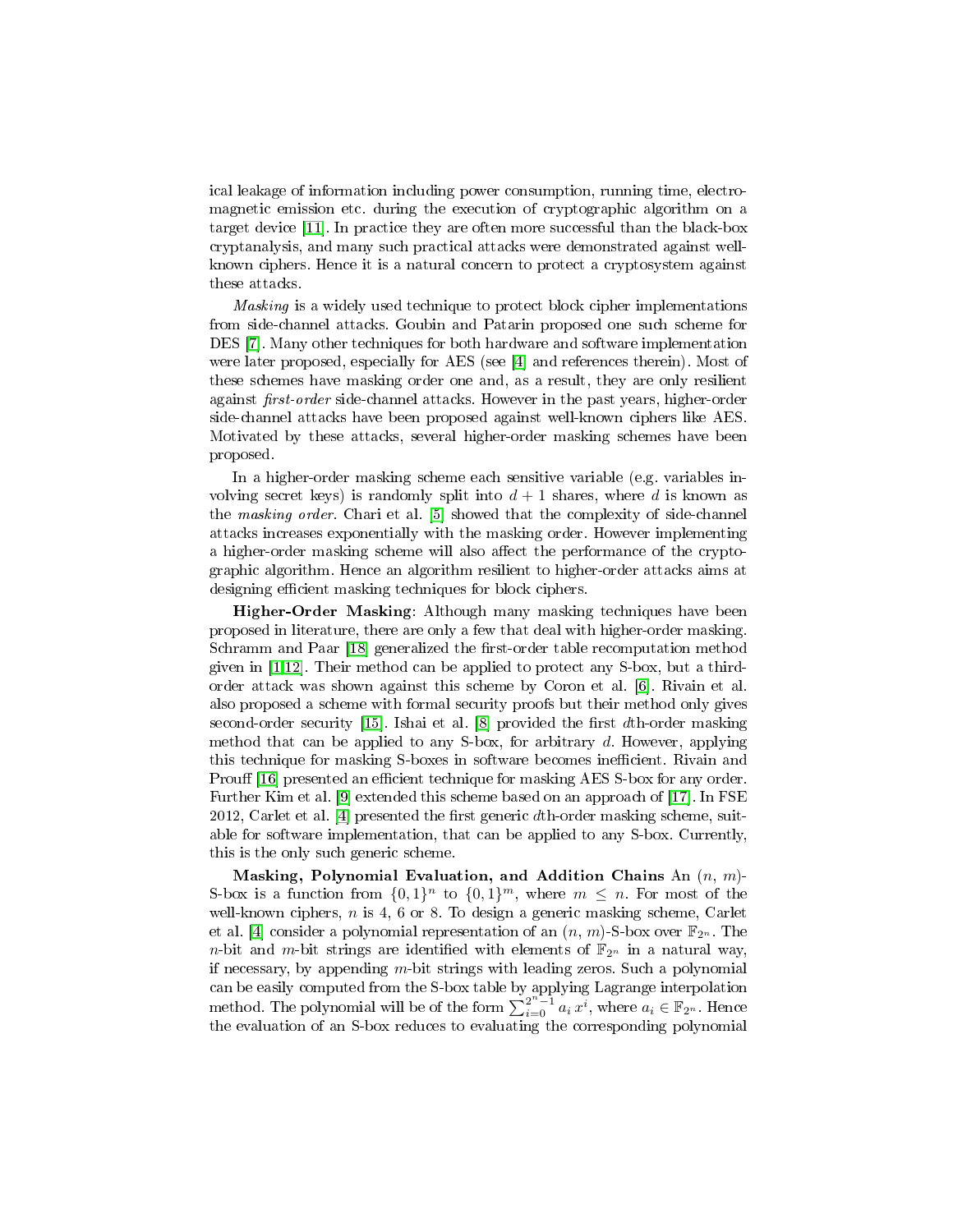for some element in  $\mathbb{F}_{2^n}$ . Operations involved in this polynomial evaluation are: addition, multiplication by a scalar (from  $\mathbb{F}_{2^n}$ ), squaring, and multiplications that are not squaring. Except the last one, all the above operations are affine in  $\mathbb{F}_{2^n}$ . In this masking scheme only the non-linear multiplications are significant. Because the dth-order masking of an affine operation requires  $O(d)$  logical operations, whereas a non-linear multiplication requires  $O(d^2)$  operations [\[4\]](#page-14-2). Hence the *masking complexity* of a S-box is defined as the minimum number of non-linear multiplications needed to evaluate its corresponding polynomial.

Efficient methods for polynomial evaluation is a well-studied area [\[10,](#page-14-8) Section 4.6.4. Of particular interest is the evaluation of a power function (i.e.  $x^{\alpha}$ ), because of its simplicity. Not only are these functions of theoretical interest, there are also studies on the suitability of S-boxes based on power functions [\[13\]](#page-15-5). Formal analysis of the optimal methods to evaluate these powers has led to a detailed study of addition chains [\[21,](#page-15-6)[10,](#page-14-8) Section 4.6.3]. The length of these chains correspond to the number of multiplications needed for the corresponding exponentiation. However, to analyze the number of non-linear multiplications required to evaluate an S-box, we need to investigate a variant of addition chain introduced in [\[4\]](#page-14-2). We call this variant as *cyclotomic-class addition chain*, or in short, CC-addition chain to distinguish it from the usual addition chain. Also, CC-addition chains more accurately model the cost of exponentiations in  $\mathbb{F}_{2^n}$ . This is because squaring is very efficient in  $\mathbb{F}_{2^n}$ , and we can also use the relation  $x^{2^n} = x$  to our advantage.

### Our Results

In this article we analyze and improve the generic higher order masking scheme proposed by Carlet et al. at FSE 2012 [\[4\]](#page-14-2). We start by establishing several interesting properties of CC-addition chain. We prove a lower bound on the minlength CC-addition chain of any integer, which turns out to be logarithmic in the Hamming weight of the integer. As a consequence, we disprove the claim in [\[4,](#page-14-2) pp. 373] saying that integers of the form  $2<sup>n</sup> - 2$  have the longest min-length CCaddition chain than any other lesser number. We give an elegant mathematical proof showing that the masking complexity of AES is at least four, which was previously established by the brute-force method in [\[4\]](#page-14-2). We also give a result on the monotonicity property of the min-length CC-additions of an integer.

We propose and define the notion of  $\mathbb{F}_{2^n}$ -polynomial chain. Although the notion of CC-addition chain helps to evaluate the masking complexity of power functions, in case of general polynomials the idea of  $\mathbb{F}_{2^n}$ -polynomial is more natural and useful. Such a notion is necessary to formally define and establish lower bounds on the masking complexity of an S-box. We prove a lower bound on the minimum number of non-linear multiplications required to evaluate a polynomial in  $\mathbb{F}_{2^n}$ . This lower bound is related to the min-length CC-addition chains of the integers present in the exponents of the polynomial. As a corollary we show that the masking complexity of DES (S-box) is at least three and that of PRESENT is at least two. Previously no such lower bounds were known. We prove that the notion of masking complexity is invariant of the way of representing the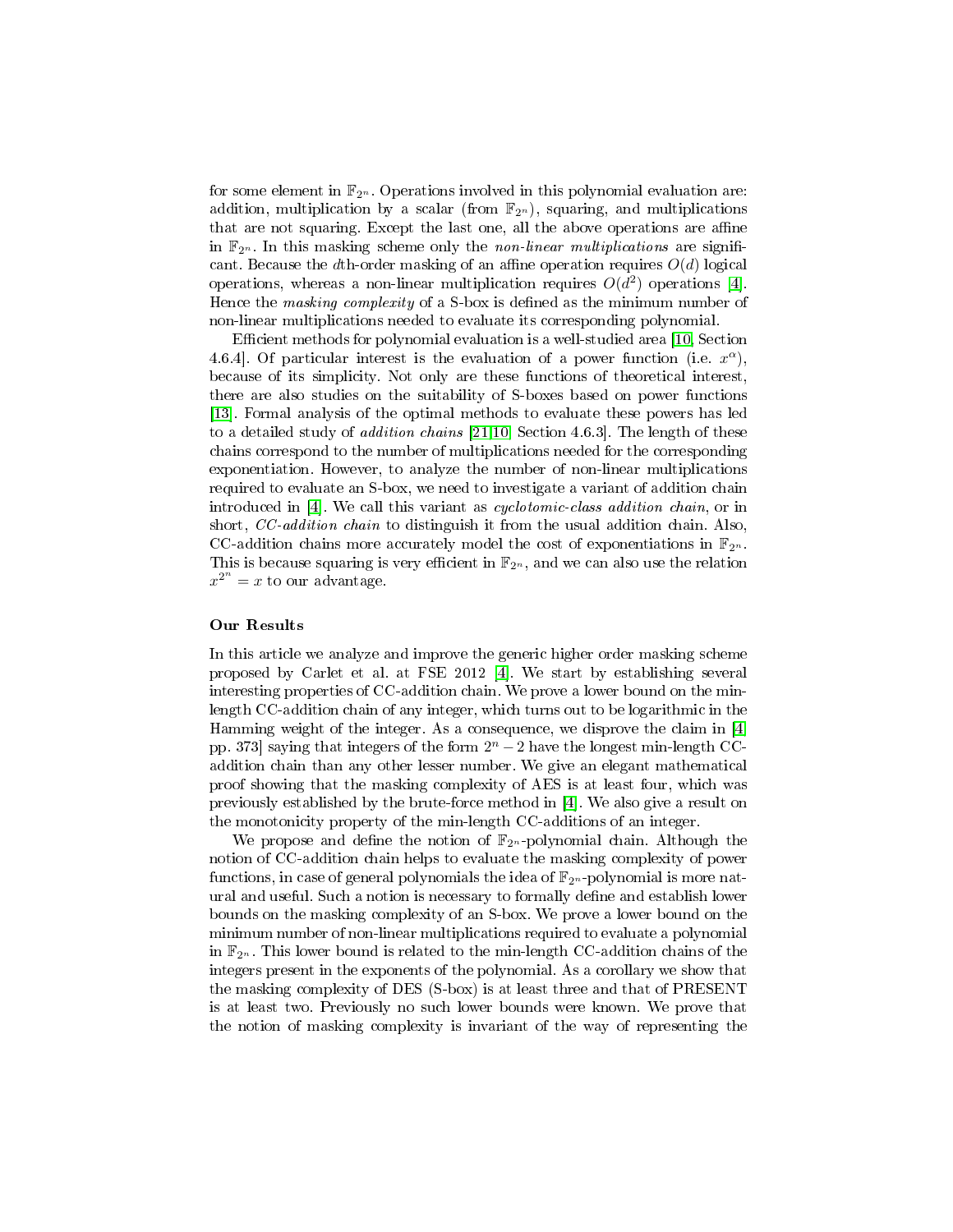corresponding field. One can argue that the linearity of the field isomorphism reasoning given in [\[4\]](#page-14-2) is incomplete.

Finally, we give a polynomial evaluation technique which improves the efficiency of generic higher-order masking of S-boxes. For DES this algorithm gives improvement over the previously proposed algorithm in [\[4\]](#page-14-2) and automatically improves the upper bound on the masking complexity of DES S-boxes to 7, from 10. We apply this technique to other well-known ciphers to demonstrate the efficiency of this technique (c.f. Table [1\)](#page-12-0). When applied to AES this technique gives the optimal masking complexity.

### 2 Results on Cyclotomic-Class Addition Chains

#### 2.1 Definitions

Let N be the set of positive integers and Z be the set of integers.  $\nu(n)$  refers to the number of bits that are one in the binary representation of  $n$ , i.e. the Hamming weight of *n*. For a binary string  $z$  in  $\{0,1\}^*, \langle z \rangle_2$  denotes the binary representation of some non-negative integer. Let us recollect the standard notion of addition chain.

**Definition 1.** [Addition Chain [\[10,](#page-14-8) Section 4.6.3]] An addition chain S for  $\alpha$  $(\alpha \in \mathbb{N})$  is a sequence of integers

$$
a_0 = 1, \ a_1, \ a_2, \ \ldots \ , \ a_r = \alpha,\tag{1}
$$

such that for every  $i = 1, 2, ..., r$ , there exist some  $0 \leq j, k < i$  such that

 $a_i = a_j + a_k.$ 

The length of S, denoted by  $L(S)$ , is r.

Thus in an addition chain, any element in the sequence (except the first) must be a sum of some previous two elements. The length of a shortest addition chain for  $\alpha$  is denoted by  $l(\alpha)$ . Formally,

$$
l(\alpha) = \min \{ L(S) : S \text{ is an addition chain for } \alpha \}. \tag{2}
$$

Intuitively,  $l(\alpha)$  represents the minimum number of "multiplications" needed to compute  $x^{\alpha}$  from  $x$  (x is an element of a *monoid*).

The notion of "addition chain" has been generalized to q-addition chain ( $q \in$  $\mathbb N$ ) in [\[20\]](#page-15-7). In this generalization of the "usual" addition chains the multiple of an element by  $q$  can be computed in a single step. Note that an (usual) addition chain is a 2-addition chain.

The q-addition chains are more relevant than  $(2-)$  addition chains in the case of exponentiations in finite fields  $\mathbb{F}_{q^n}$  of characteristic  $q \neq 2$ . In such a field it is possible to compute  $x^q$  very efficiently, often "free" [\[20\]](#page-15-7).

In this work we study another variant of addition chain introduced in [\[4\]](#page-14-2). Before we describe the variant, let us first see the following definition.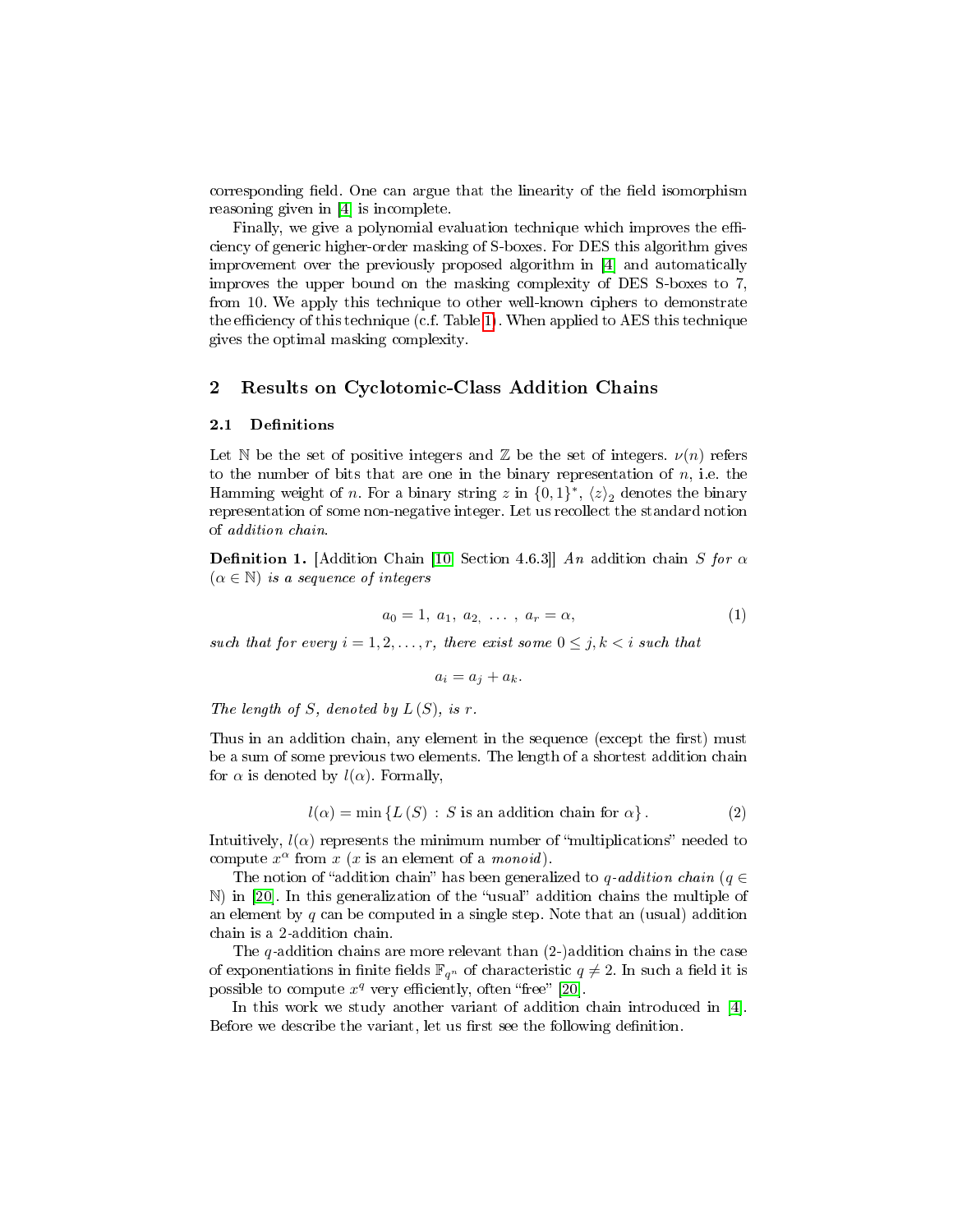**Definition 2.** [Cyclotomic Class [\[4\]](#page-14-2)] Let  $n \in \mathbb{N}$  and  $\alpha \in \{0, 1, ..., 2^n - 2\}$ . The cyclotomic class of  $\alpha$  (w.r.t. n), denoted by  $C_{\alpha}$ , is defined as

<span id="page-4-0"></span>
$$
C_{\alpha} = \{ \alpha \cdot 2^{i} \; (\text{mod } 2^{n} - 1) \; : \; i = 0, 1, \dots, n - 1 \}.
$$

The intuition for introducing the above definition comes from the following scenario. Let g be a generator of the multiplicative group  $\mathbb{F}_{2^n}^{\times}$ . Given  $x = g^{\alpha}$ , the set  $\{x, x^2, x^4, x^8, \ldots, \}$  is the same as  $\{g^i \mid i \in C_\alpha\}$ . Note that  $x^{2^n} = x$  in  $\mathbb{F}_{2^n}^\times$ . Since  $2^n \equiv 1 \pmod{2^n - 1}$ , therefore  $|\hat{C_{\alpha}}| \leq n$ . It is easy to see that the relation R on set  $\{0, 1, \ldots, 2^n - 2\}$ , defined as  $(\alpha, \beta) \in R$  iff  $\beta \in C_\alpha$ , is an equivalence relation. Hence the collection of cyclotomic classes forms a partition of the set  $\{0, 1, \ldots, 2^n - 2\}$ . Since  $|C_{\alpha}| \leq n$ , we obtain the following observation.

Remark 1. The number of cyclotomic classes w.r.t. *n* is at least  $\frac{2^n-1}{n}$ .

In [\[4\]](#page-14-2), the exact count of the number of cyclotomic classes  $(w.r.t. n)$  is given as P  $\delta|(2^n-1)$  $\phi(\delta)$  $\frac{\phi(\delta)}{\mu(\delta)}$ , where  $\phi$  is the Euler's totient function and  $\mu(\delta)$  is the multiplicative

order of 2 modulo  $\delta$ . However, no lower bound on this expression was given there. The simple observation in Remark [1](#page-4-0) shows that  $\sum$  $\delta$ |(2<sup>n</sup>−1)  $\frac{\phi(\delta)}{\mu(\delta)} \geq \frac{2^n-1}{n}.$ 

A variant of addition chain proposed in [\[4\]](#page-14-2) is the cyclotomic-class addition chain, in short, CC-addition chain.

**Definition 3.** [CC-Addition Chain [\[4\]](#page-14-2)] Let  $n \in \mathbb{N}$ ,  $\alpha \in \{1, 2, ..., 2^n - 2\}$ , and  $C = \{C_i : i = 0, 1, \ldots, 2^n - 2\}$  be the collection of cyclotomic classes w.r.t. n, A cyclotomic-class addition chain  $S_C$  of  $\alpha$  (w.r.t. n) is a sequence of cyclotomic classes

<span id="page-4-1"></span>
$$
C_{a_0} = C_1, C_{a_1}, C_{a_2}, \dots, C_{a_r} = C_\alpha,\tag{3}
$$

such that for every  $i = 1, 2, ..., r$ , there exist some  $0 \leq j, k \leq i, \beta_i \in C_{a_i}$ ,  $\beta_j \in C_{a_j}$ , and  $\beta_k \in C_{a_k}$  such that

$$
\beta_i \equiv \beta_j + \beta_k \; (\text{mod } 2^n - 1).
$$

The length of  $S_C$ , denoted by  $LC_n(S_C)$ , is r.

Formally, a shortest CC-addition chain for  $\alpha$  (w.r.t. n), denoted by  $m_n(\alpha)$ , is defined as

 $m_n(\alpha) = \min \{LC_n(S_C) : S_C$  is an addition chain for  $\alpha$  (w.r.t. n)}. (4)

The phrase "masking complexity of  $\alpha$ " has been used in [\[4\]](#page-14-2) to describe  $m_n(\alpha)$ . CC-addition chains describe a way to compute  $x^{\alpha}$  from  $x \in \mathbb{F}_{2^n}^{\times}$ , where squaring operations are considered free and hence not counted. These sort of chains model the complexity of exponentiation in  $\mathbb{F}_{2^n}$  more accurately than (2-)addition chains when squaring is implemented very efficiently using a special representation of field elements  $[20]$ . CC-addition chains also model exactly the number of nonlinear multiplications required to mask S-boxes that are represented by power functions [\[4\]](#page-14-2). An important difference between  $q$ -addition chains, in particular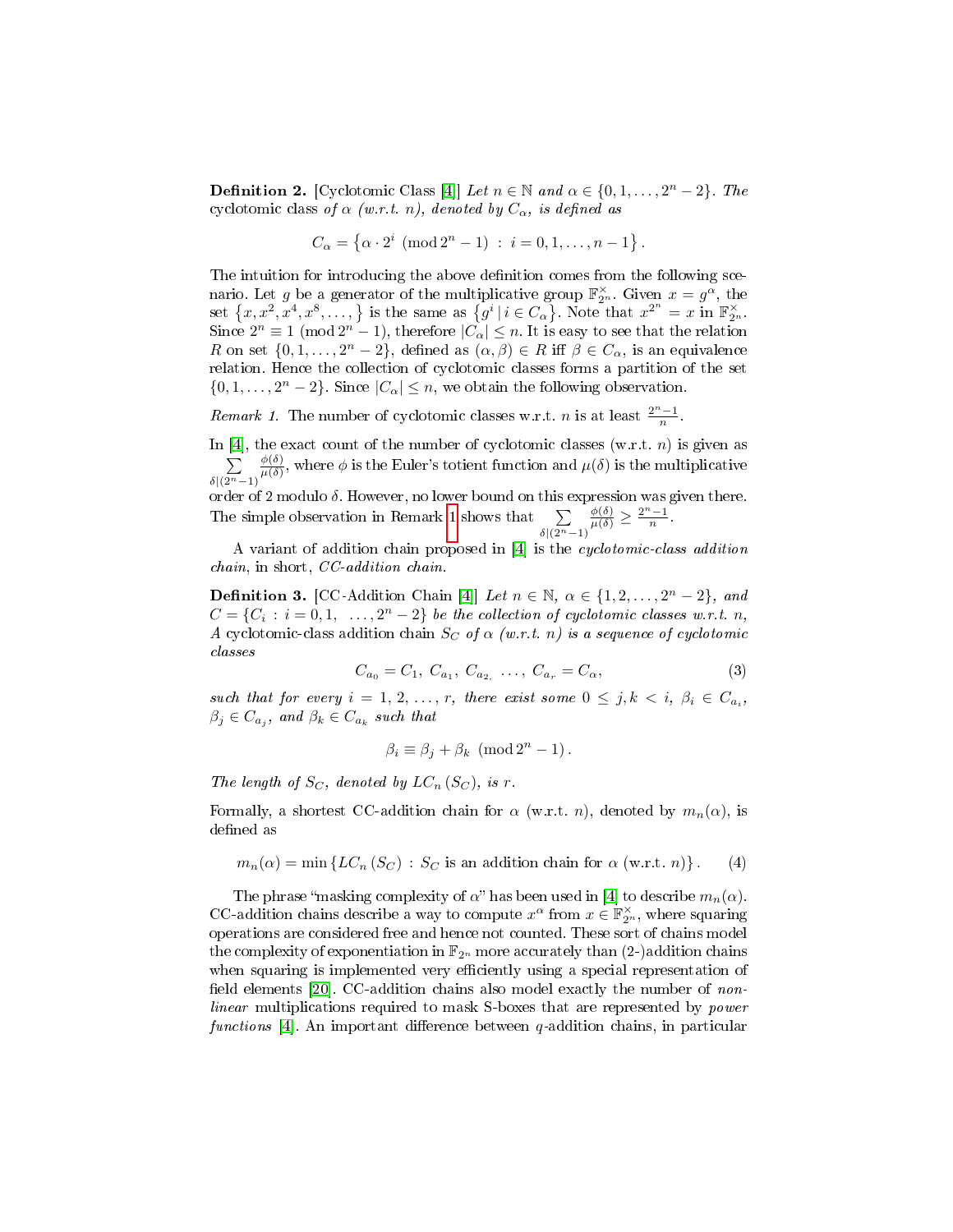2-addition chains, and CC-addition chains is that the former is a sequence of positive integers while the latter is a sequence of classes. It is for this reason that we refer to the latter chain as "cyclotomic-class addition chain" and not just 2-addition chain as done in [\[4\]](#page-14-2). The notion of CC-addition chains can be extended in a natural way to  $\mathbb{F}_{q^n}$  to obtain q-CC-addition chain, analogous to  $q$ -addition chain. Accordingly, the CC-addition chain in Definition [3](#page-4-1) may also be referred to as 2-CC-addition chain. In this work, we restrict ourselves to (2- )CC-addition chains, particularly keeping applications to higher-order masking in mind.

Note that  $m_n(\alpha)$  is not necessarily equal to the minimum number of nondoubling steps in all of addition chains for  $\alpha$ , though  $m_n(\alpha) \leq l(\alpha)$ . That is, every CC-addition chain does not necessarily need to be derived from an addition chain by not explicitly writing the doubling steps. This is a consequence of the fact that there exist  $\alpha$ ,  $n_1$  and  $n_2$  such that  $m_{n_1}(\alpha) \neq m_{n_2}(\alpha)$ . For example,  $m_5(23) = 2$  but  $m_6(23) = 3$ . We refer to the table of values for  $m_n(\alpha)$  for  $n \leq 11$ in [\[4\]](#page-14-2).

Nevertheless, we can obtain upper bounds on the value of  $m_n(\alpha)$  using previous results on addition chains in a straightforward way. Note that for a given value of  $\alpha$ ,  $m_n(\alpha)$  is defined only for those n such that  $\alpha \leq 2^n - 2$ . Hence we require  $n \geq \lceil \log_2(\alpha + 2) \rceil$ .

**Upper bound for**  $m_n(\alpha)$  A trivial upper bound  $m_n(\alpha) \leq \nu(\alpha) - 1$  is obtained from the binary method [\[10,](#page-14-8) Section 4.6.3]. Let  $\alpha = b_t 2^t + b_{t-1} 2^{t-1} + \ldots + b_1 2^1 + b_0$ , where  $t = \lfloor \log_2 \alpha \rfloor, b_i \in \{0, 1\}$   $\forall i = 1, \ldots, t$ , and  $b_t = 1$ . An addition chain obtained from the binary method is as follows

$$
b_t = 1, b_t 2, b_t 2 + b_{t-1}, 2(b_t 2 + b_{t-1}), b_t 2^2 + b_{t-1} 2 + b_{t-2}, \ldots, \alpha.
$$

The above addition chain yields a CC-addition chain for  $\alpha$  (w.r.t. any  $n \geq$  $\lceil \log_2(\alpha + 2) \rceil$ ). Hence the length of such a chain is  $\nu(\alpha) - 1$ . Note that we count only those additions that are not doublings.

An improved upper bound for  $m_n(\alpha)$  is possible if we use the techniques of Brauer [\[3\]](#page-14-9). In [\[3\]](#page-14-9), addition chains much shorter than those from the binary method have been constructed. This result on (2-)addition chains has also been extended to  $q$ -addition chains in [\[20\]](#page-15-7). See also [\[22,](#page-15-8)[10,](#page-14-8) Section 4.6.3].

Brauer's method of constructing addition chains is a generalization of the binary method mentioned above. Instead of working in the base-2 expansion of  $\alpha$ , we now work with base-2<sup>k</sup> expansion ( $k \in \mathbb{N}$ ). Let  $z = 2^k$  and  $\alpha = b_t z^t +$  $b_{t-1}z^{t-1} + \ldots + b_1z^1 + b_0$ , where  $t = \lfloor \log_z \alpha \rfloor$ ,  $b_i \in \{0, 1, \ldots, z-1\}$   $\forall i =$  $0, 1, \ldots, t$ , and  $b_t \neq 0$ . The corresponding addition chain is

1, 2, ..., 
$$
z-2
$$
,  $z-1$ ,  
\n $b_t 2$ ,  $b_t 4$ , ...,  $b_t z$ ,  $b_t z + b_{t-1}$ ,  
\n $(b_t z + b_{t-1}) 2$ ,  $(b_t z + b_{t-1}) 4$ , ...,  $(b_t z + b_{t-1}) z$ ,  $b_t z^2 + b_{t-1} z + b_{t-2}$ ,  
\n...  $bz^t + b_{t-1} z^{t-1} + ... + b_1 z^1 + z_0$ .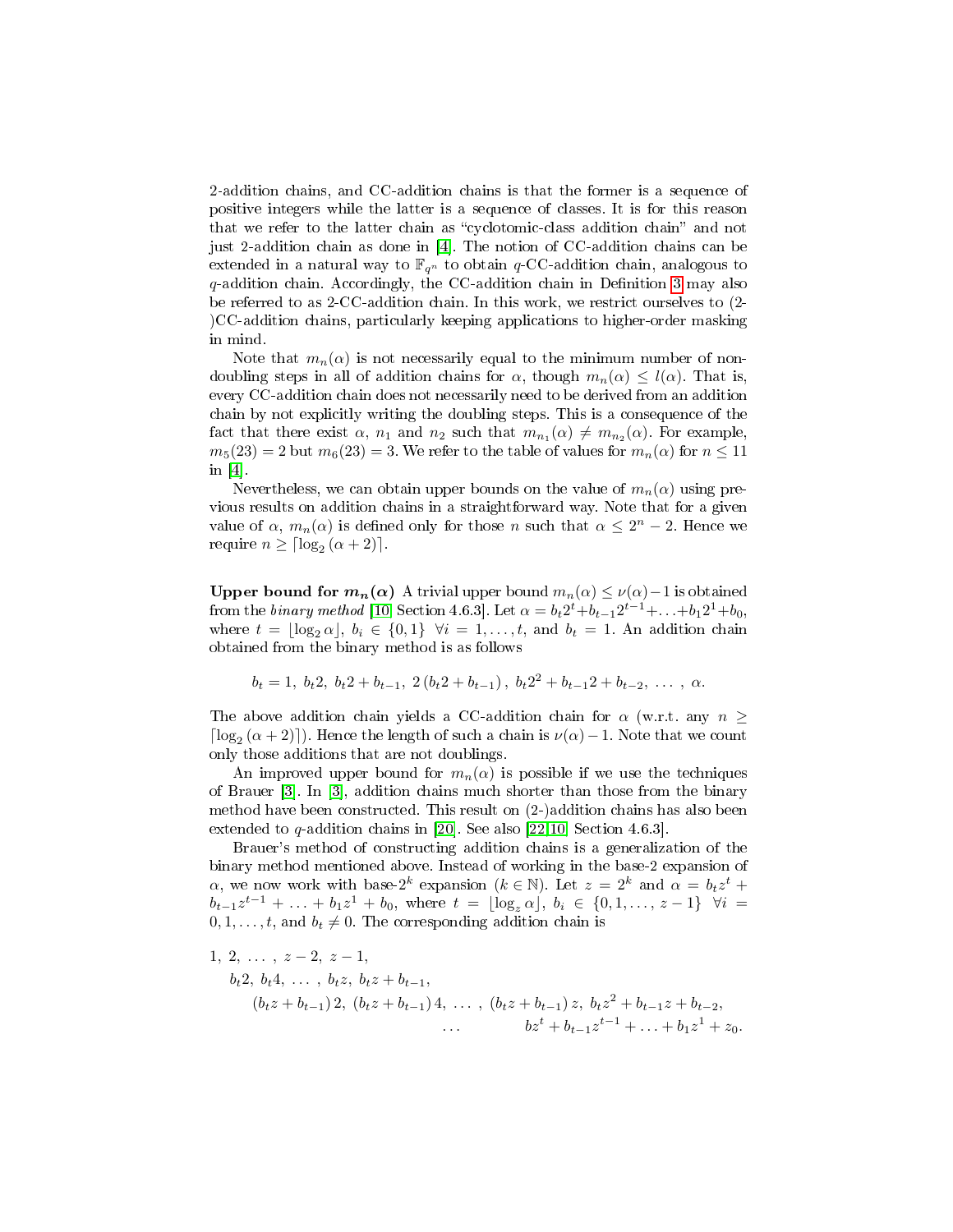The total length of the above addition chain is  $z - 2 + t(k + 1)$ . The number of non-doubling steps is  $(z-2)/2 + t = 2^{k-1} - 1 + \left\lfloor \frac{\log_2 \alpha}{k} \right\rfloor$ , which is also the length of the corresponding CC-addition chain for  $\alpha$  (w.r.t. any n). This value is minimized when  $k \approx \log_2 \log_2 \alpha - 2 \log_2 \log_2 \log_2 \alpha$  and the corresponding value is about  $\frac{\log_2 \alpha}{\log_2 \log_2 \alpha - 2 \log_2 \log_2 \log_2 \alpha} + \frac{\log_2 \alpha}{2(\log_2 \log_2 \alpha)}$  $\frac{\log_2 \alpha}{2(\log_2 \log_2 \alpha)^2} - 1$ . Hence as  $\alpha \to \infty$ , we obtain

<span id="page-6-0"></span>
$$
m_n(\alpha) \le \frac{\log_2 \alpha}{\log_2 \log_2 \alpha} (1 + o(1)).
$$
 (5)

#### 2.2 Lower bound

No non-trivial lower bounds have been previously known for  $m_n(\alpha)$ . In this article we show that  $m_n(\alpha) \geq \lceil \log_2(\nu(\alpha)) \rceil$ . Recall that  $\nu(\alpha)$  is the Hamming weight of  $\alpha$  in the binary notation. The basic idea is to first show that Hamming weight is invariant in a cyclotomic class. To obtain the bound, we then use this result along with the simple fact that when two positive integers are added, then the Hamming weight of sum is at most the sum of the Hamming weights. Similar techniques have been used in [\[20\]](#page-15-7).

**Lemma 1.** Let  $n \in \mathbb{N}$ ,  $\alpha \in \{0, 1, ..., 2^n - 2\}$ , and  $C_{\alpha}$  be the cyclotomic class of  $\alpha$  (w.r.t. n). If  $\beta \in C_{\alpha}$ , then  $\nu(\beta) = \nu(\alpha)$ .

*Proof.* This follows from a well-known observation that the multiplication of  $\alpha$  by 2 modulo  $2<sup>n</sup> - 1$  is same as the cyclic left shift of the *n*-bit binary representation of  $\alpha$ .

As an illustration, consider the cyclotomic class  $C_3$  of  $\alpha = 3$  w.r.t.  $n = 5$ .  $C_3 = \{3, 6, 12, 24, 17\}$ . Note that  $17.2 \equiv 3 \pmod{31}$ . In the binary representation,

<span id="page-6-3"></span><span id="page-6-2"></span>
$$
C_3 = \{ \langle 00011 \rangle_2, \langle 00110 \rangle_2, \langle 01100 \rangle_2, \langle 11000 \rangle_2, \langle 10001 \rangle_2 \}.
$$
 (6)

The following proposition gives a lower bound for  $m_n(\alpha)$ .

**Proposition 1.**  $m_n(\alpha) \geq \lceil \log_2(\nu(\alpha)) \rceil$ .

Proof. From Lemma [1](#page-6-0) and, the fact that the Hamming weight of sum of two positive integers is at most the sum of the Hamming weights, we obtain that the CC-addition chain of length at most  $r(3)$  $r(3)$  can only contain integers having Hamming weight at most  $2^r$ . This is because elements of  $C_1$  have Hamming weight 1 and at each step the Hamming weight can at most double. Therefore, in order for  $\alpha$  to be present in a CC-addition chain, then the chain's length must be at least  $\lceil \log_2(\nu(\alpha)) \rceil$ .

As a consequence of the above proposition, we now disprove the claim made in [\[4,](#page-14-2) pp. 373]. Their claim was that given a (fixed) value of n,  $m_n(2^n - 2) \ge$  $m_n(\alpha) \,\forall \alpha = 1,\ldots,2^n-3$ , i.e.,  $2^n-2$  has the longest min-length CC-addition chain among the integers modulo  $2^n - 1$ .

<span id="page-6-1"></span>**Proposition 2.** Let  $n = 2^t + 1$  for some  $t \in \mathbb{N}$  and  $t > 2$ . Then  $m_n(2^n - 2) = t$ . In particular,  $m_9(510) = 3 < m_9(508) = 4$ .

Proof. In Appendix [A.](#page-15-9)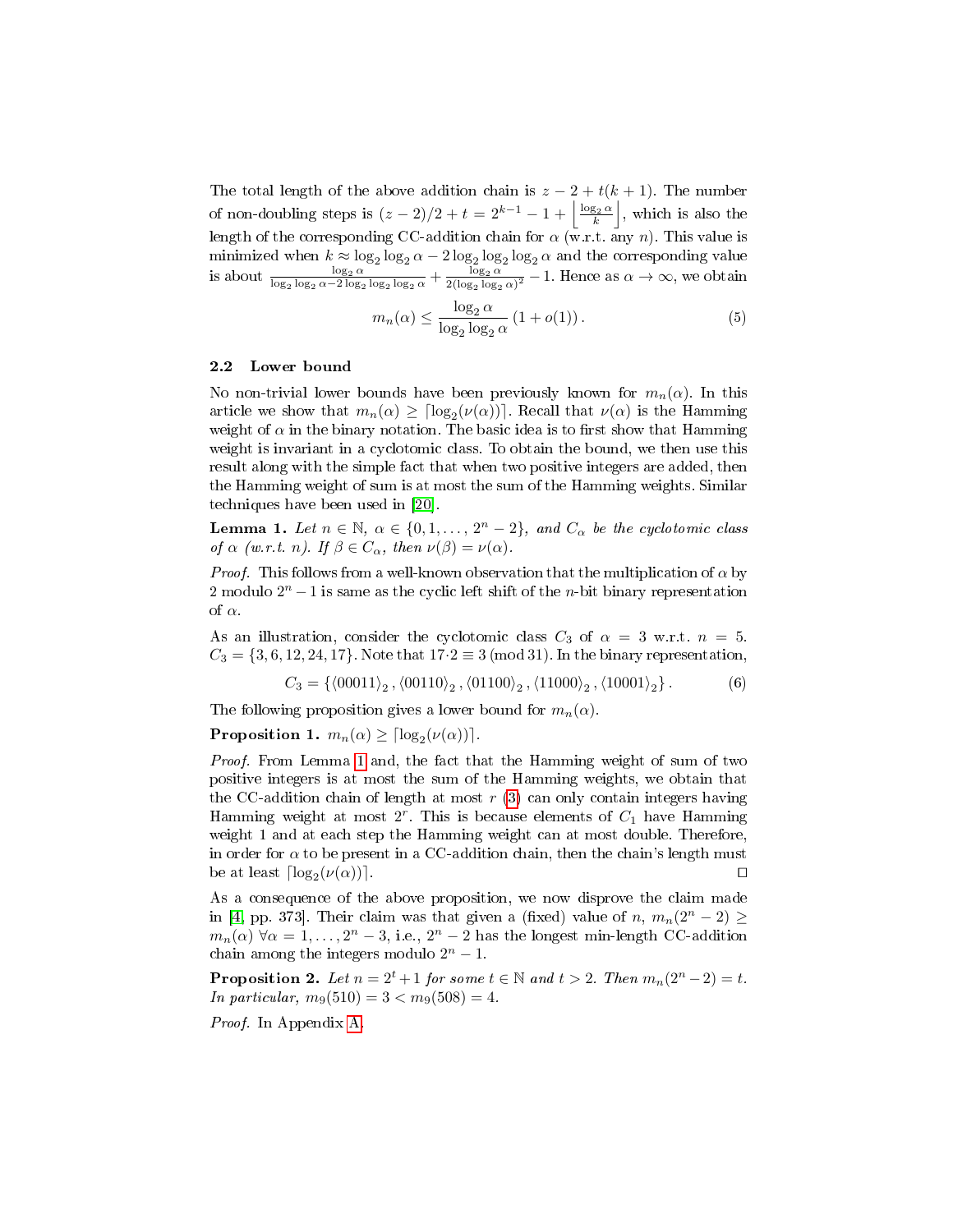#### 2.3 Monotonicity of  $m_n(\alpha)$

It is natural to ask how the value of  $m_n(\alpha)$  varies with n. As mentioned previously,  $m_n(\alpha)$  is defined only for  $n \geq \lceil \log_2(\alpha + 2) \rceil$ . Is the value of  $m_n(\alpha)$ independent of n for a given value of  $\alpha$ ? This is not true since we have already seen the counterexample  $m_5(23) = 2$  but  $m_6(23) = 3$ . The example  $m_7(83) = 3$  but  $m_9(83) = 2$  shows that  $m_n(\alpha)$  can also decrease as n increases. We can generalize the above examples to obtain infinitely many examples. For instance, consider  $m_n\Big(\big\langle 10\ldots0\big\rangle$  $\sum_{n-4}$  $\ket{111}_2 \bigg) \, = \, m_n \Big( \big\langle \underline{0 \dots 0} \big\rangle$  $\sum_{n-4}$  $\ket{1111}_2\big)=2$ 

but 
$$
m_{n+1}(\langle 010...0111 \rangle_2) = m_{n+1}(\langle 0...011101 \rangle_2) = 3
$$
, where  $n \ge 5$ .

<span id="page-7-0"></span>But we can still show that  $m_n(\alpha) \leq m_{n'}(\alpha)$  if  $n \mid n'$ , i.e. if n divides n'.

**Theorem 1.** Let  $\alpha, n, n' \in \mathbb{N}$ ,  $n | n'$  and  $\lceil \log_2(\alpha + 2) \rceil \le n \le n'$ . Then  $m_n(\alpha) \le$  $m_{n'}(\alpha)$ .

Proof. For space constraint the proof is given in the full version of this paper.

Theorem [1](#page-7-0) suggests that, to find a minimum length  $CC$ -addition chain w.r.t.  $n'$ , first try to find one w.r.t. a divisor n of n'. Since  $\mathbb{F}_{2^n}$  is a smaller field than  $\mathbb{F}_{2n'}$ , it may be advantageous to work in  $\mathbb{F}_{2n}$ . Once a minimum length CCaddition chain w.r.t.  $n'$  is found, then check if it is a CC-addition chain w.r.t.  $n'$ . If it is the case, then it will be a minimum length chain.

### 3 Polynomial Evaluation and Masking Complexity

#### 3.1  $\mathbb{F}_{2^n}$ -Polynomial Chain

The masking complexity of an S-box (Definition [5\)](#page-8-0) corresponds to the minlength CC-addition chain of the exponent when it can be represented as a power function. However when the S-box has a general polynomial representation, a notion similar to CC-addition chain is required. For evaluating polynomials (over  $\mathbb{R}$ ) the notion of *polynomial chain* is given in [\[10,](#page-14-8) Section 4.6.4]. In case of polynomials in  $\mathbb{F}_{2^n}[x]$ , we define the notion of  $\mathbb{F}_{2^n}$ -polynomial chain, where we do not count addition, scalar multiplication and squaring operations. Note that if  $x, y \in \mathbb{F}_{2^n}$ , then  $x^{2^n} = x$  and  $(x + y)^2 = x^2 + y^2$ .

**Definition 4.** A  $\mathbb{F}_{2^n}$ -polynomial chain S for a polynomial  $P(x) \in \mathbb{F}_{2^n}[x]$  is defined as

$$
\lambda_{-1} = 1, \lambda_1 = x, \dots, \lambda_r = P(x) \tag{7}
$$

where

$$
\lambda_i = \begin{cases}\n\lambda_j + \lambda_k & -1 \leq j, k < i, \\
\lambda_j \cdot \lambda_k & -1 \leq j, k < i, \\
\alpha_i \odot \lambda_j & -1 \leq j < i, \ \alpha_i \ \text{is a scalar}, \\
\lambda_j^2 & -1 \leq j < i.\n\end{cases}
$$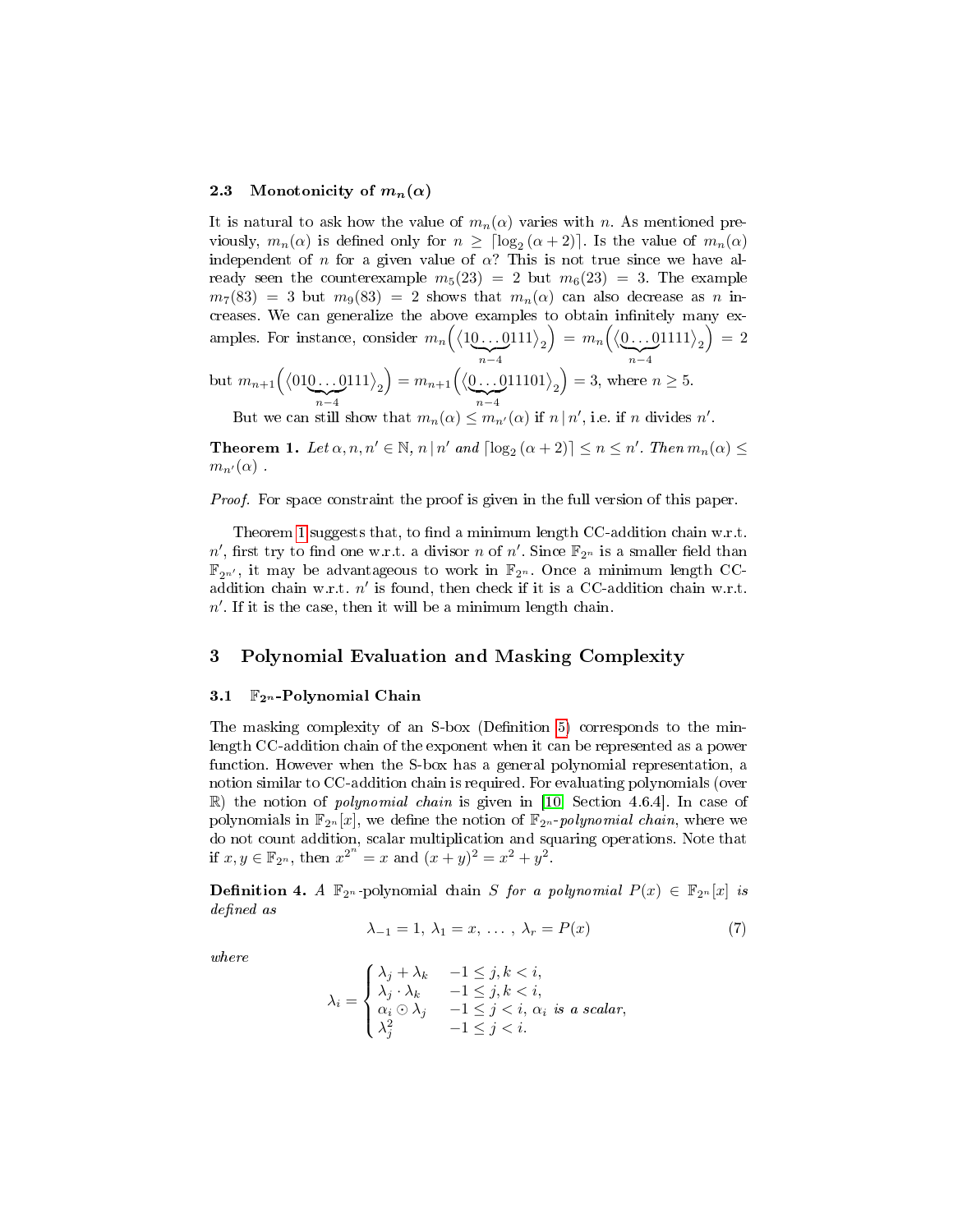Note that here  $\cdot$  and  $\odot$  both perform the same operation, multiplication in  $\mathbb{F}_{2^n}$ . However in order to differentiate the non-linear operation we use  $\odot$  for scalar multiplication. Here  $\lambda_i \cdot \lambda_k$  denotes a non-linear multiplication. Let the number of non-linear multiplications involved in chain S be  $\mathcal{N}(S)$ . Then the non-linear complexity of  $P(x)$  (over  $\mathbb{F}_{2^n}$ ), denoted by  $\mathcal{M}(P(x))$ , is defined as  $\mathcal{M}(P(x)) =$  $\min_{S} \mathcal{N}(S)$ , where S computes  $P(x)$ .

<span id="page-8-1"></span>**Proposition 3.** Let  $P(x) := \sum_{i=0}^{2^n-1} a_i x^i$  be a polynomial in  $\mathbb{F}_{2^n}[x]$ . Then

<span id="page-8-0"></span>
$$
\mathcal{M}(P(x)) \ge \max_{\substack{0 < i < 2^n - 1 \\ a_i \neq 0}} m_n(i).
$$

Proof. To prove the proposition, we just need to prove the following claim. Let  $\sigma_k^n := {\alpha | m_n(\alpha) \leq k}.$  We claim that, with at most k non-linear multiplications, we can evaluate only those polynomials of the form  $\sum_i a_i x^i$ , where  $i \in \sigma_k^n$  and  $a_i \in \mathbb{F}_{2^n}$ . It is easy to see that with zero non-linear multiplications, only those polynomials of the form  $\sum_i a_i x^i$ , where  $i \in \sigma_0^n = \{2^j \mid 0 \le j \le n-1\}$ . Let us assume that the above claim is true up to  $k-1$  non-linear multiplications. Consider the set of polynomials  $T := \{p(x) | p(x) = \sum_j b_j x^j, j \in \sigma_{k-1}^n, b_j \in$  $\mathbb{F}_{2^n}$ . Since squaring is a linear operation in  $\mathbb{F}_{2^n}[x]$ , the set T is closed under additions, scalar multiplications and squaring operations. Hence if we allow only one more non-linear multiplication, then exponents in the resulting polynomial can only be from  $\sigma_k^n$ . Note that  $m_n(\alpha)$  is defined only for  $0 < \alpha < 2^n - 1$  and  $x^{2^n-1} = 1$  if  $x \neq 0$ . This proves the claim.

### 3.2 Masking Complexity: Well-definedness and Lower Bounds

The *masking complexity* of an S-box is formally defined as follows.

**Definition 5.** [Masking Complexity] Let  $m, n \in \mathbb{N}$  with  $m \leq n$ . The masking complexity of an  $(n, m)$ . S box is the non-linear complexity of  $P(x)$ , where  $P(x)$ is the polynomial representation of the S-box over  $\mathbb{F}_{2^n}$ .

Note that the above definition has been intuitively described in  $[4,$  Definition 1] as the minimum number of non-linear multiplications needed to evaluate the polynomial representation. Once the bit strings are identied naturally with the elements of  $\mathbb{F}_{2^n}$  (given a field representation), then we can apply Lagrange interpolation technique to compute the (unique) polynomial of degree at most  $2^n - 1$  representing the S-box in the corresponding field.

Well-definedness The well-definedness and relevance of the above definition of masking complexity is guranteed because of the following reasons.

1. A natural question is - does masking complexity change with the irreducible polynomial used to represent  $\mathbb{F}_{2^n}$ ? Note that under the natural mapping of bit strings to the field elements, the same S-box may correspond to different polynomials over  $\mathbb{F}_{2^n}$  for different representations of the field. However we show in Theorem [2](#page-9-0) that masking complexity does not depend on the field representation.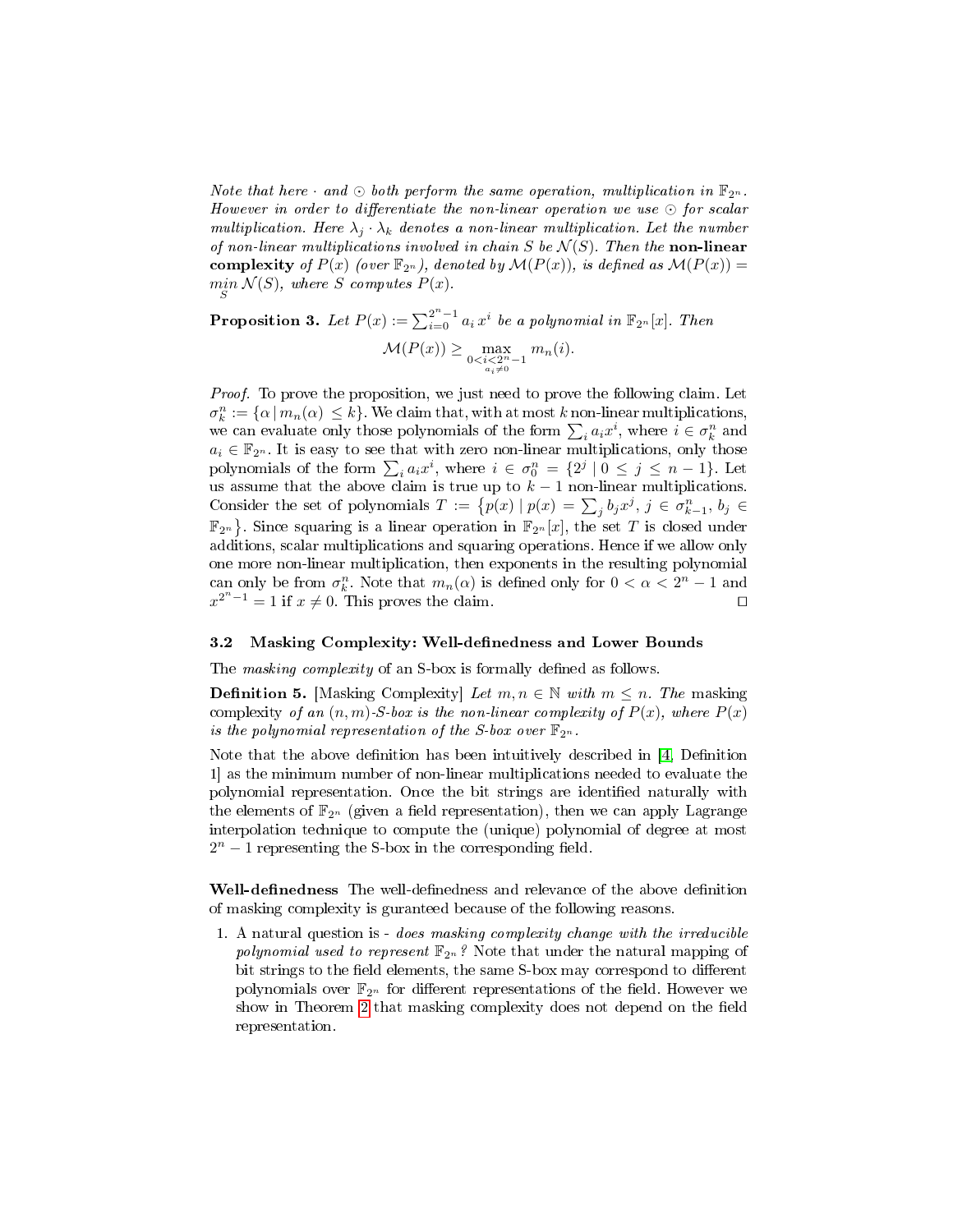2. It is relatively straightforward to mask affine functions. In  $\mathbb{F}_{2^n}$ , squaring is linear, and affine functions are free from any "non-linear" multiplications.

The *n*-bit strings can be naturally mapped to field elements of  $\mathbb{F}_{2^n}$  represented as polynomials over  $\mathbb{F}_2$  modulo a degree *n* irreducible polynomial  $f_1(y)$ . Formally,  $\mathcal{B}_1: \{0,1\}^n \to \mathbb{F}_2[y]/f_1(y)$  is defined as

<span id="page-9-1"></span>
$$
\mathcal{B}_1(\langle b_{n-1}b_{n-2}\dots b_0 \rangle) := \sum_{i=0}^{n-1} b_i y^i + (\mathbb{F}_2[y] \cdot f_1(y)), \tag{8}
$$

where  $b_i \in \{0, 1\}$ . The *m*-bit strings  $(m \leq n)$  are appended with leading zeros to identify them with *n*-bit strings. Later we shall see that it suffices if  $\mathcal{B}_1$  is some  $\mathbb{F}_2$ -linear bijection. Note that  $\overline{(\{0,1\}^n, \oplus)}$  may be viewed as a vector space over  $\mathbb{F}_2$ .

Remark 2. It was claimed in [\[4,](#page-14-2) Remark 3] that the property of independence of masking complexity w.r.t. the irreducible polynomial used to represent  $\mathbb{F}_{2^n}$ follows from the fact that field isomorphisms are  $\mathbb{F}_2$ -linear bijections. This reason is not enough and a formal proof requires more arguments, as we shall see in the proof of Theorem [2.](#page-9-0)

Let  $f_1(y)$  and  $f_2(z)$  be two irreducible polynomials of degree n over  $\mathbb{F}_2$ . Then  $\mathbb{F}_2[y]/f_1(y)$  and  $\mathbb{F}_2[z]/f_2(z)$  are two representations for  $\mathbb{F}_{2^n}$ . Let  $\mathcal{B}_1:\{0,1\}^n\to$  $\mathbb{F}_2[y]/f_1(y)$  be as in [\(8\)](#page-9-1), and  $\mathcal{B}_2:\{0,1\}^n \to \mathbb{F}_2[z]/f_2(z)$  be analogously defined for  $f_2(z)$ . Note that  $\mathcal{B}_1$  and  $\mathcal{B}_2$  are  $\mathbb{F}_2$ -linear isomorphisms between vector spaces. The corresponding inverse maps  $\mathcal{B}_1^{-1}$  and  $\mathcal{B}_2^{-1}$  are also  $\mathbb{F}_2$ -linear isomorphisms of vector spaces.

Let  $\mathcal{U}: \{0,1\}^n \to \{0,1\}^n$  be any function on *n*-bit strings. For instance,  $\mathcal{U}$ may represent an  $(n, m)$ -S-box (upon padding m-bit strings with leading zeros). The maps U and  $\mathcal{B}_1$  will "induce" a map  $\mathcal{U}_1 : \mathbb{F}_2[y]/f_1(y) \to \mathbb{F}_2[y]/f_1(y)$ . More precisely,

$$
\mathcal{U}_1 = \mathcal{B}_1 \circ \mathcal{U} \circ \mathcal{B}_1^{-1}.\tag{9}
$$

Similarly we can define

$$
\mathcal{U}_2 = \mathcal{B}_2 \circ \mathcal{U} \circ \mathcal{B}_2^{-1}.\tag{10}
$$

Let  $P_1(x)$  and  $P_2(x)$  be the polynomial representations (of degree at most  $2^n-1$ ) of  $U_1$  and  $U_2$ , respectively. We now prove the following theorem.

<span id="page-9-0"></span>**Theorem 2.**  $\mathcal{M}(P_1(x)) = \mathcal{M}(P_2(x))$ , where  $P_1(x)$  and  $P_2(x)$  are as defined above. In other words, the masking complexity of an S-box (in general, any function on bit strings) is invariant w.r.t. field representations.

Proof. For space constraint the proof is given in the full version of this paper.

<span id="page-9-2"></span>Lemma 2. [\[4,](#page-14-2) Proposition 1] The masking complexity of an S-box (in general, any function) cannot increase when it is composed with affine functions. When composed with affine bijections, then masking complexity remains the same.

Note that in the proof of Theorem [2](#page-9-0) the only property of the maps  $\mathcal{B}_1$  and  $\mathcal{B}_2$  used is that they are  $\mathbb{F}_2$ -linear bijections. Hence if  $\mathcal{B}_1$  and  $\mathcal{B}_2$  are any linear bijections, even then the masking complexity of an S-box remains invariant.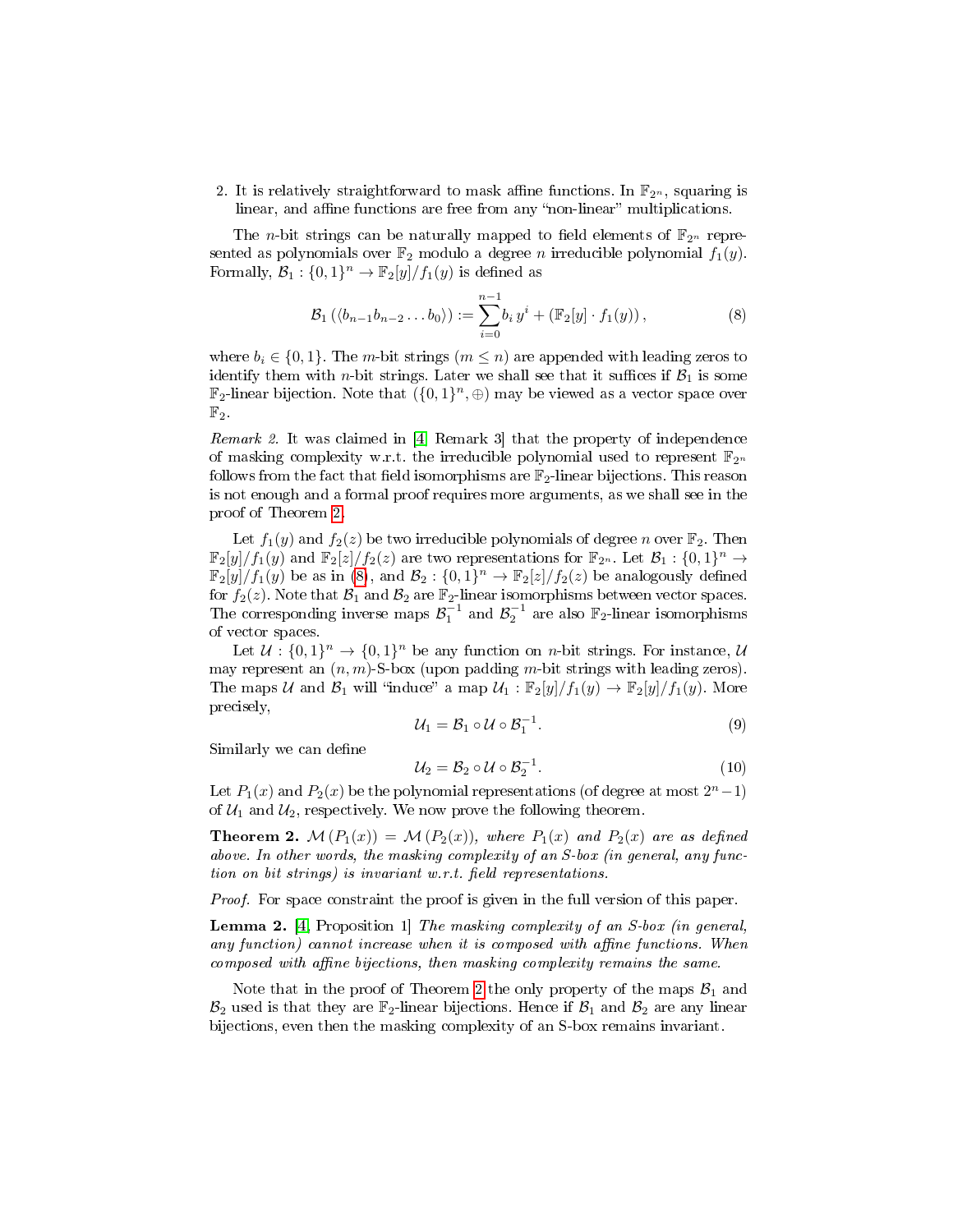**Lower Bounds** We represent the fields  $\mathbb{F}_{2^4}$ ,  $\mathbb{F}_{2^6}$  and  $\mathbb{F}_{2^8}$  using irreducible polynomials  $y^4 + y^3 + 1$ ,  $y^6 + y^4 + y^3 + y + 1$ ,  $y^8 + y^4 + y^3 + y + 1 \in \mathbb{F}_2[y]$ , respectively. From Theorem [2,](#page-9-0) we know that the masking complexity is invariant w.r.t. the field representations.

The polynomials corresponding to eight DES S-boxes are polynomials of degree 62 in  $\mathbb{F}_{2^6}[x]$ , and the one for the PRESENT S-box is a polynomial of degree 14 in  $\mathbb{F}_{2^4}[x]$ . Since  $m_6(62) = 3$  $m_6(62) = 3$  and  $m_4(14) = 2$ , from Proposition 3 we obtain the following corollary.

Corollary 1. Masking complexity of a DES S-box is at least 3, and that of the PRESENT S-box is at least 2.

The AES S-box can be written as an affine permutation composed with the polynomial  $x^{254} \in \mathbb{F}_{2^8}[x]$ . From Lemma [2,](#page-9-2) the masking complexity of AES Sbox is  $\mathcal{M}\left(x^{254}\right)$  over  $\mathbb{F}_{2^8}$ . Using arguments similar to the proof of Lemma [4](#page-16-0) (in Appendix [A\)](#page-15-9), we obtain the following corollary.

Corollary 2. Masking complexity of the AES S-box is at least 4.

The above corollary was shown by exhaustive search in [\[4\]](#page-14-2).

### <span id="page-10-0"></span>4 Improved Generic Higher-Order Masking of S-boxes

In [\[4\]](#page-14-2), Carlet et al. used the cyclotomic class method to get a masking scheme for S-boxes. They also gave parity-split method to evaluate polynomials efficiently. In this section we apply a *divide-and-conquer* method to obtain an efficient solution to the same problem. The main idea of this approach is to express the polynomial(say, having degree  $N$ ) as a function of several lower degree polynomials, each of degree at most  $k$  (for some fixed  $k$ ).

Let  $P(x)$  be the polynomial of degree N which we want to evaluate. Then we start by dividing the polynomial with  $x^{kt}$  where  $N = k(2t - 1)$ . The remainder obtained by this will have degree at most kt−1 and degree of the quotient will be  $kt - t = k(t - 1)$ . Next we can add the term  $x^{k(t-1)}$  to the remainder and divide the sum by the quotient. This allows us to express the remainder by polynomials having degree at most  $k-1$  and  $k(t-1)-1$ . Now the term  $x^{k(t-1)}$  together with the other lower degree polynomials will allow us to apply the method recursively when  $t = 2^l$ .

In [\[14\]](#page-15-10) this divide-and-conquer approach for monic polynomials is proposed. For the sake of completeness, a brief description of this general method is given in the Appendix [B.](#page-17-0) However, we observe that in our case the restriction of polynomial being monic is not necessary. Also it turns out that we can adapt that algorithm even if the condition  $N = k(2t - 1)$  is not satisfied. We describe this with specific examples of DES, AES and some other well-known S-boxes.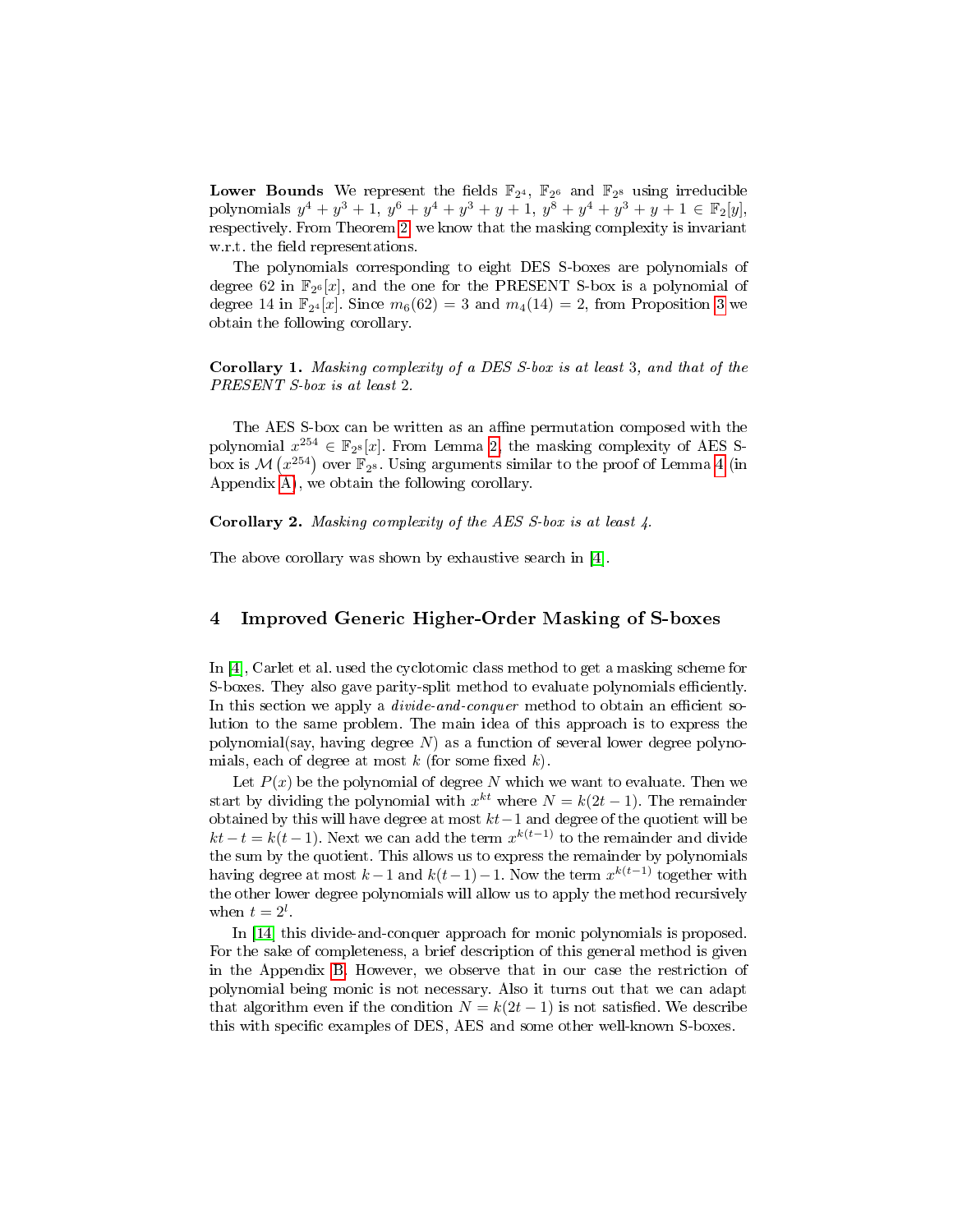#### 4.1 DES S-boxes

Let  $P_{DES}(x)$  be the polynomial in  $\mathbb{F}_{2^6}[x]$  corresponding to an S-box of DES. Note that for all the S-boxes the corresponding polynomial has degree 62. We express  $P_{DES}$  as

<span id="page-11-1"></span>
$$
P_{DES}(x) = q(x) \cdot x^{36} + R(x)
$$
\n(11)

where  $deg(R) \leq 35$  and  $deg(q) = 26$ . Now if we divide the polynomial  $R(x) - x^{27}$ with  $q(x)$ , we get  $c(x)$  and  $s(x)$  satisfying

<span id="page-11-0"></span>
$$
R(x) - x^{27} = c(x) \cdot q(x) + s(x)
$$
 (12)

where  $deg(c) \leq 9$  and  $deg(s) \leq 25$ . Substituting [\(12\)](#page-11-0) in [\(11\)](#page-11-1), we get

<span id="page-11-6"></span>
$$
P_{DES}(x) = (x^{36} + c(x)) \cdot q(x) + x^{27} + s(x)
$$
\n(13)

Further continuing in the same way we first divide  $q(x)$  with  $x^{18}$  to obtain

<span id="page-11-2"></span>
$$
q(x) = q_1(x) \cdot x^{18} + R_1(x), \tag{14}
$$

and then divide  $R_1(x) - x^9$  by  $q_1(x)$  to obtain

<span id="page-11-3"></span>
$$
R_1(x) - x^9 = c_1(x) \cdot q_1(x) + s_1(x). \tag{15}
$$

Combining [\(14\)](#page-11-2) and [\(15\)](#page-11-3) we get

<span id="page-11-5"></span>
$$
q(x) = (x^{18} + c_1(x)) \cdot q_1(x) + x^9 + s_1(x). \tag{16}
$$

Where  $deg(R_1) \leq 17$ ,  $deg(q_1) = 8$ ,  $deg(c_1) \leq 9$  and  $deg(s_1) \leq 7$ . Similarly proceeding with  $x^{27} + s(x)$ , we get  $q_2(x)$ ,  $R_2(x)$ ,  $c_2(x)$ , and  $s_2(x)$  satisfying

$$
x^{27} + s(x) = q_2(x) \cdot x^{18} + R_2(x)
$$
  
\n
$$
R_2(x) - x^9 = c_2(x) \cdot q_2(x) + s_2(x)
$$
\n(17)

where  $deg(R_2) \leq 17$ ,  $deg(q_2) = 9$ ,  $deg(c_2) \leq 8$  and  $deg(s_2) \leq 8$ . Combining them we get

<span id="page-11-4"></span>
$$
x^{27} + s(x) = (x^{18} + c_2(x)) \cdot q_2(x) + x^9 + s_2(x)
$$
 (18)

Finally combining equations [\(18\)](#page-11-4), [\(16\)](#page-11-5) and [\(13\)](#page-11-6), we obtain

<span id="page-11-7"></span>
$$
P_{DES}(x) = (x^{36} + c(x)) \cdot \left( ((x^{18} + c_1(x)) \cdot q_1(x)) + (x^9 + s_1(x)) \right) + \left( (x^{18} + c_2(x)) \cdot q_2(x) + (x^9 + s_2(x)) \right)
$$
(19)

In [\(19\)](#page-11-7) the number of non-linear multiplications equals  $3 + l'$ , where l' is the number of non-linear multiplications involved in evaluating the monomials in [\(19\)](#page-11-7) of degree at most 9, together with monomials  $x^{18}$  and  $x^{36}$ .

Consider the monomials  $x, x^2, x^3, \ldots, x^9$ . The number of non-linear multiplications required to evaluate them is 4. From  $x^9$ , we can compute  $x^{18} = (x^9)^2$ and  $x^{36} = (x^{18})^2$  using only squarings. Hence  $l' = 4$ . Therefore the number of non-linear multiplications for evaluating  $P_{DES}$  is  $3 + 4 = 7$ . Note that this also improves an upper bound on the masking complexity of DES S-boxes.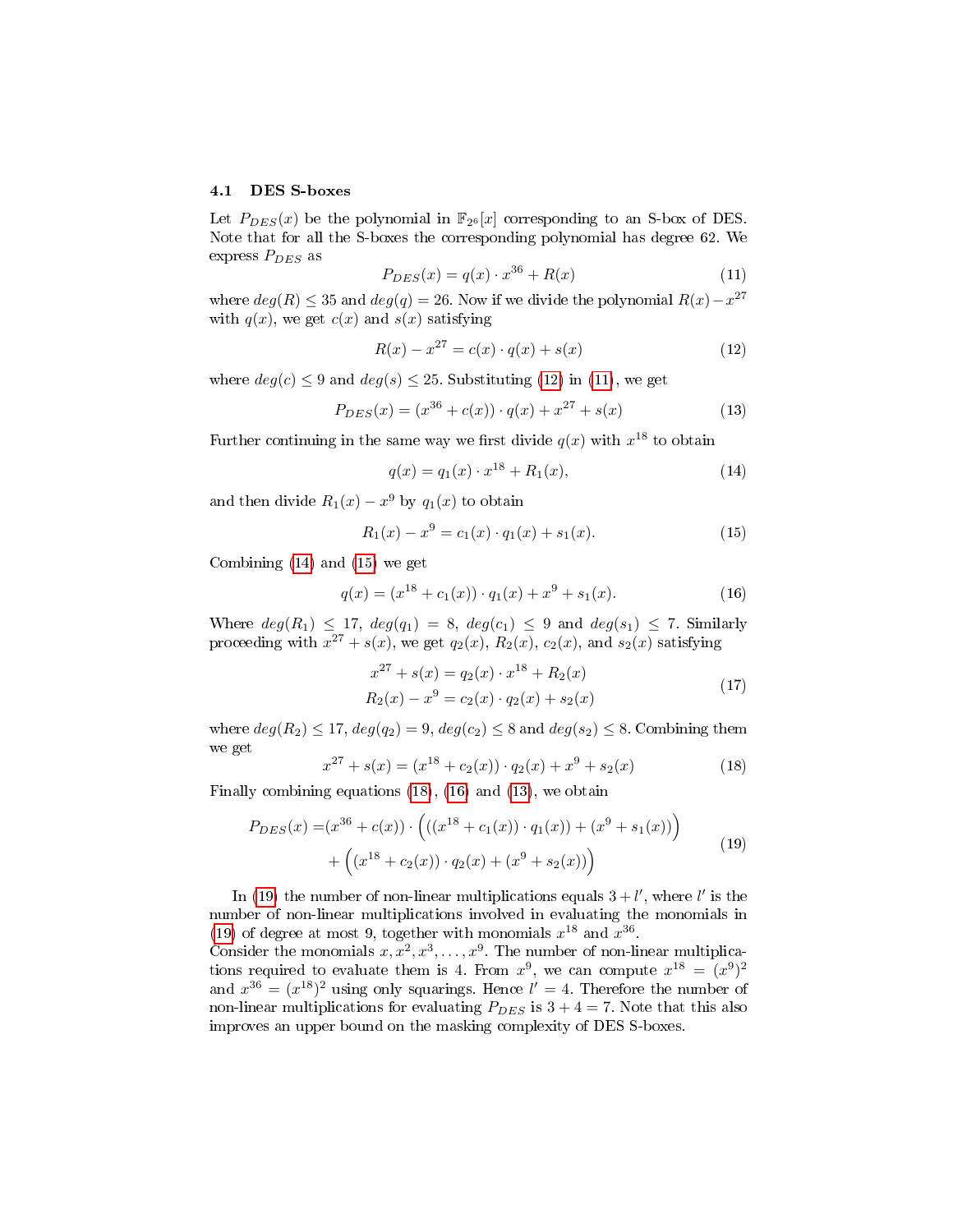#### 4.2 AES and other 8-bit S-boxes

Applying the above technique for 8-bit S-boxes leads to signicant reduction in the number of non-linear multiplications required, in majority of the cases. To compute the polynomials corresponding to 8-bit S-boxes, we use the field representation  $\mathbb{F}_{2^8} = \mathbb{F}_2[y]/(y^8 + y^4 + y^3 + y + 1)$ .

CAMELLIA cipher [\[2\]](#page-14-10) uses four 8-bit S-boxes and all the corresponding polynomials have degree 254. On the other hand, CLEFIA cipher [\[19\]](#page-15-11) uses two 8-bit S-boxes and one of the corresponding polynomials (for  $S$ -box  $S_0$ ) has degree 252 while the other has degree 254. We treat the above polynomials as if they are having degree 255 = 17  $\times$  (2<sup>4</sup> - 1) and start by dividing with  $x^{136}$  (and then adding the term  $x^{119}$ ). The process continues as done for DES above. For polynomials of degree 254, we need to precompute the powers  $x^i$   $(1 \le i \le 17)$ , whereas for the polynomial of degree 252 we need to precompute until  $x^{19}$ . As Table [1](#page-12-0) indicates, we require 15 non-linear multiplications for all the corresponding S-boxes except the S-box  $S_0$  (corresponding to the polynomial of degree 252) of CLEFIA, which requires 16 non-linear multiplications. Previously, these S-boxes required 22 non-linear multiplications by the parity-split method of [\[4\]](#page-14-2).

<span id="page-12-0"></span>Table 1. Comparison of the number of non-linear multiplications required for masking various S-boxes

|                  | $S-box(es)$ |               |                       |    |                     |  |
|------------------|-------------|---------------|-----------------------|----|---------------------|--|
| Method           |             | 'AES CAMELLIA | CLEFIA -              |    | DES PRESENT SERPENT |  |
| Cyclotomic [4]   |             | 33            | 33                    |    |                     |  |
| Parity-Split [4] |             | 22            | 22                    | 10 |                     |  |
| This Paper       |             | 15            | 16 $(S_0)/15$ $(S_1)$ |    |                     |  |

The polynomial  $P_{AES}(x)$  corresponding to the non-linear function of AES S-box is  $x^{254} \in \mathbb{F}_{2^8}[x]$ . Initially compute x,  $x^2$ ,  $x^4$ ,  $x^8$ ,  $x^{16}$ ,  $x^{17} = x^{16} \cdot x$ ,  $x^{34} = (x^{17})^2$ ,  $x^{68} = (x^{34})^2$  and  $x^{136} = (x^{68})^2$ . To compute this list only one non-linear multiplication is required. Write  $P_{AES}(x) = x^{254} = q(x) \cdot x^{136}$ , where  $q(x) = x^{118}$ . Further,  $q(x) = x^{118} = q_1(x) \cdot x^{68}$ , where  $q_1(x) = x^{50}$ . Finally,  $q_1(x) = x^{50} = x^{16} \cdot x^{34}$ . Hence

$$
P_{AES}(x) = ((x^{16} \cdot x^{34}) \cdot x^{68}) \cdot x^{136}.
$$

Given the initially computed list of powers, the above computation can be done with three non-linear multiplications. So four non-linear multiplications are required all together for the AES S-box, which is exactly equal to its masking complexity. The cyclotomic method of [\[4\]](#page-14-2) also achieves the optimal number.

#### 4.3 PRESENT and SERPENT S-boxes

We have also considered the application of above techniques to 4-bit S-boxes of PRESENT and SERPENT ciphers. PRESENT cipher has a single S-box, whose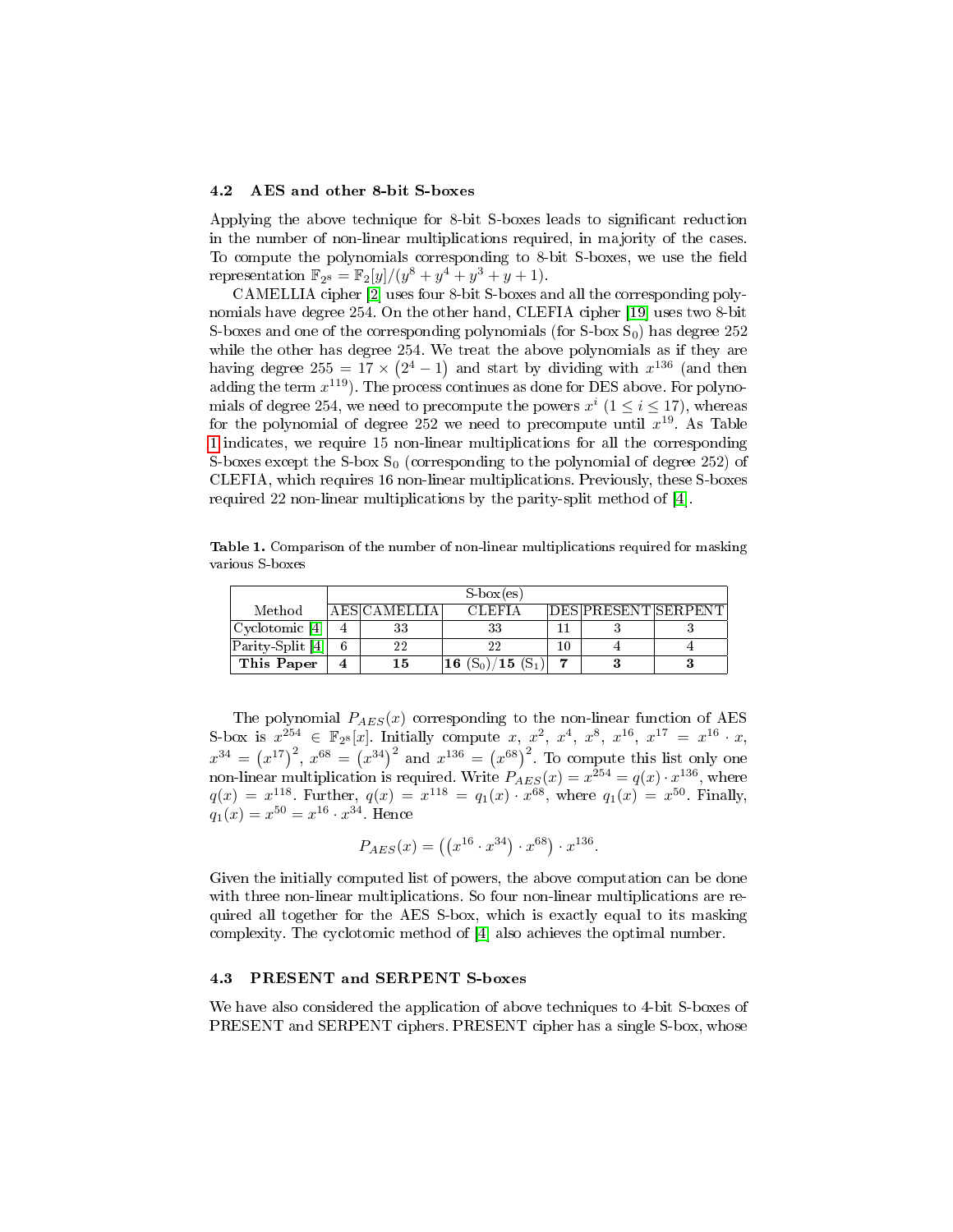corresponding polynomial over  $\mathbb{F}_{2^4}[x]$  is of degree 14. We use the representation  $\mathbb{F}_{2^4} = \mathbb{F}_2[y]/(y^4 + y + 1)$ . SERPENT uses eight 4-bit S-boxes and the corresponding polynomials have degree  $14$  (for two polynomials),  $13$  (for five) or  $12$ (for one). In all the cases we require 3 non-linear multiplications. The cyclotomic method also requires the same number.

An outline of the method is as follows. Initially compute the list x,  $x^2$ ,  $x^3 = x^2 \cdot x, \; x^4, \; x^5 = x^4 \cdot x, \; x^6 = (x^3)^2, \; x^{10} = (x^5)^2, \; \text{using two non-linear}$ multiplications. Divide the polynomial by  $x^{10}$ , and proceed as done in the case of DES. This process stops at the first level itself, requiring only one non-linear multiplication. This method totally requires three non-linear multiplications.

#### 4.4 Cost of linear operations

The technique presented in this section to evaluate the polynomials corresponding to specific S-boxes has lead to an improvement (or remain the same) in the number of non-linear multiplications required. We would like to note that this method does not incur significant overhead with respect to the linear operations. For instance, in the case of DES S-boxes, we need about 63 additions, 58 scalar multiplications, and 6 squarings. Both the cyclotomic method as well as the parity-split method of [\[4\]](#page-14-2) require about 62 additions and 62 scalar multiplications. The number of squarings for the cyclotomic method is about 50, and it is about 7 for the parity-split method.

An estimate in general for the two methods of [\[4\]](#page-14-2) is as follows. The number of additions required by both the methods is equal to the number of terms in the polynomial less one, while the number of scalar multiplications is the number of non-monic coefficients less one (for the constant term). Hence for dense polynomials (where most of the  $2^n$  terms are present) both these quantities will be about the degree of the polynomial. The number of squarings for the cyclotomic method is about  $2^n - 1$  less the number of cyclotomic classes, while for the parity-split method it is about  $2^{\lceil \frac{n}{2} \rceil - 1} + \lfloor \frac{n}{2} \rfloor$  (for dense polynomials).

In our case, if the degree d of a polynomial is approximately  $k \cdot (2^m - 1)$ , then the number of additions is about  $(k+1) \cdot (2^m - 1)$ . The number of non-linear multiplications is about  $k \cdot (2^m - 1)$ . The number of squarings is about  $\frac{k}{2} + \log_k d$ . Hence if  $k \approx \sqrt{d}$ , then this is about  $\frac{\sqrt{d}}{2} + 2$ . Hence for dense polynomials (as is the case for many S-boxes), there is no significant overhead with respect to the linear operations.

### 5 Conclusion

In this work we have formalized the idea of polynomial chain in  $\mathbb{F}_{2^n}$ . Using this notion we give bounds on the masking complexity of polynomials corresponding to several S-boxes. The idea of polynomial chain is more generic (in the context of polynomial evaluation). This gives a better way of analyzing the masking complexity for S-boxes which do not correspond to some power function, as is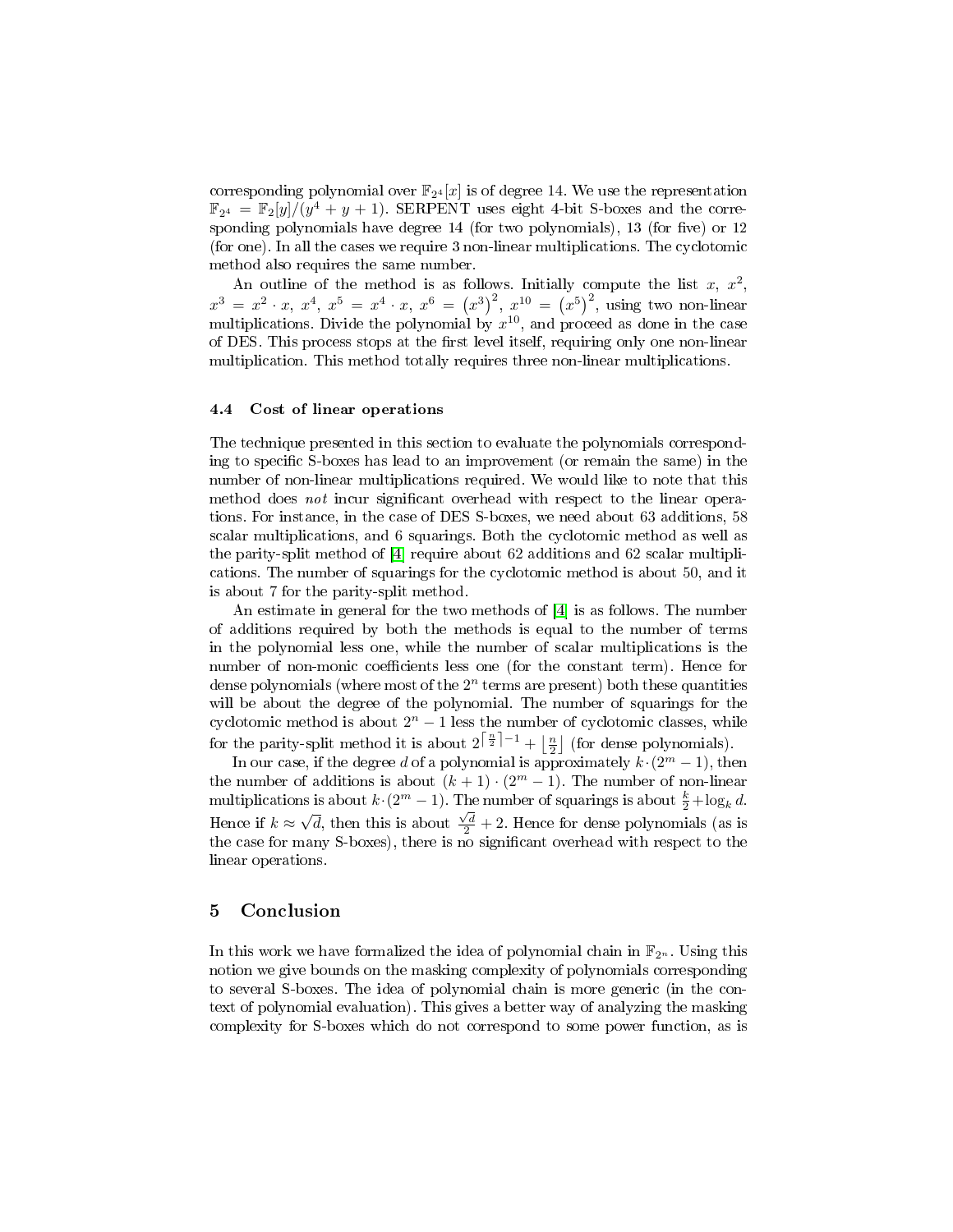the case for many S-boxes used in popular block ciphers. The polynomial eval-uation method described in Section [4](#page-10-0) results into more efficient generic higherorder masking scheme for many S-boxes, compared to the algorithms/heuristics provided in [\[4\]](#page-14-2). Also our analysis gives insight into the polynomial evaluation methods in  $\mathbb{F}_{2^n}$ , which could be of independent interest.

Acknowledgements. We would like to thank Jean-Sébastien Coron and Praveen K. Vadnala for suggesting us the FSE 2012 paper of Carlet et al.. We are thankful to the anonymous reviewers of CHES 2013 for their valuable comments and suggestions. Second author would also like to thank Srinivas Karthik for useful discussions.

### References

- <span id="page-14-4"></span>1. Mehdi-Laurent Akkar and Christophe Giraud. An implementation of des and aes, secure against some attacks. In Çetin Kaya Koç, David Naccache, and Christof Paar, editors, CHES, volume 2162 of Lecture Notes in Computer Science, pages 309318. Springer, 2001.
- <span id="page-14-10"></span>2. Kazumaro Aoki, Tetsuya Ichikawa, Masayuki Kanda, Mitsuru Matsui, Shiho Moriai, Junko Nakajima, and Toshio Tokita. Camellia: A 128-bit block cipher suitable for multiple platforms - design and analysis. In Douglas R. Stinson and Stafford E. Tavares, editors, Selected Areas in Cryptography, volume 2012 of Lecture Notes in Computer Science, pages 39-56. Springer, 2000.
- <span id="page-14-9"></span>3. Alfred Brauer. On addition chains. *Bull. Amer. Math. Soc*, 45(10):736-739, 1939.
- <span id="page-14-2"></span>4. Claude Carlet, Louis Goubin, Emmanuel Prouff, Michaël Quisquater, and Matthieu Rivain. Higher-order masking schemes for s-boxes. In Anne Canteaut, editor, FSE, volume 7549 of Lecture Notes in Computer Science, pages 366-384. Springer, 2012.
- <span id="page-14-3"></span>5. Suresh Chari, Charanjit S. Jutla, Josyula R. Rao, and Pankaj Rohatgi. Towards sound approaches to counteract power-analysis attacks. In Wiener [\[23\]](#page-15-12), pages 398 412.
- <span id="page-14-5"></span>6. Jean-Sébastien Coron, Emmanuel Prouff, and Matthieu Rivain. Side channel cryptanalysis of a higher order masking scheme. In Pascal Paillier and Ingrid Verbauwhede, editors, CHES, volume 4727 of Lecture Notes in Computer Science. pages 2844. Springer, 2007.
- <span id="page-14-1"></span>7. Louis Goubin and Jacques Patarin. Des and dierential power analysis (the "duplication" method). In Çetin Kaya Koç and Christof Paar, editors, CHES, volume 1717 of Lecture Notes in Computer Science, pages 158-172. Springer, 1999.
- <span id="page-14-6"></span>8. Yuval Ishai, Amit Sahai, and David Wagner. Private circuits: Securing hardware against probing attacks. In Dan Boneh, editor, CRYPTO, volume 2729 of Lecture Notes in Computer Science, pages 463-481. Springer, 2003.
- <span id="page-14-7"></span>9. HeeSeok Kim, Seokhie Hong, and Jongin Lim. A fast and provably secure higherorder masking of aes s-box. In Bart Preneel and Tsuyoshi Takagi, editors, CHES, volume 6917 of Lecture Notes in Computer Science, pages 95-107. Springer, 2011.
- <span id="page-14-8"></span>10. Donald E. Knuth. The Art of Computer Programming, Volume II: Seminumerical Algorithms, 3rd Edition. Addison-Wesley, 1997.
- <span id="page-14-0"></span>11. Paul C. Kocher, Joshua Jaffe, and Benjamin Jun. Differential power analysis. In Wiener [\[23\]](#page-15-12), pages 388-397.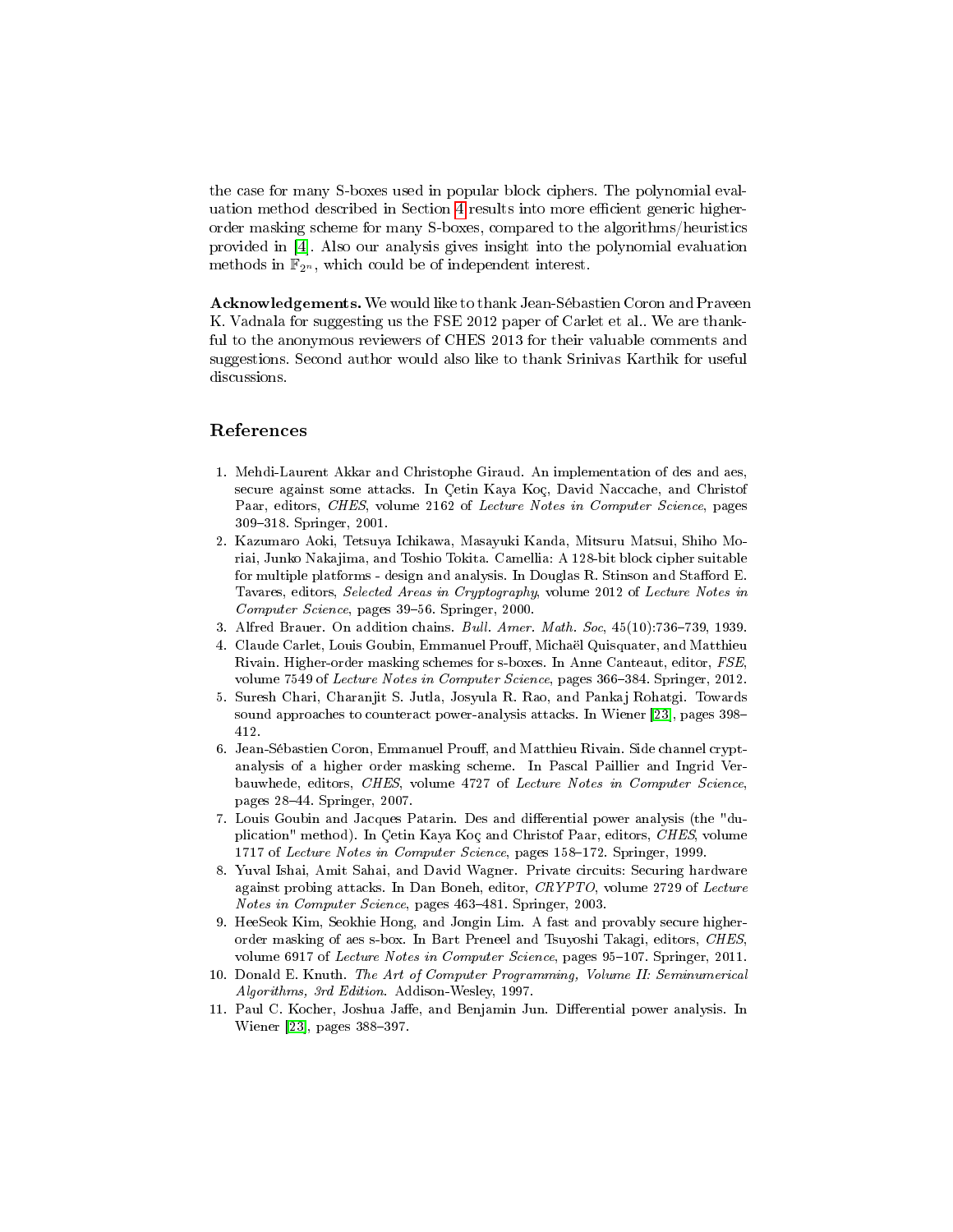- <span id="page-15-1"></span>12. Thomas S. Messerges. Securing the aes finalists against power analysis attacks. In Bruce Schneier, editor, FSE, volume 1978 of Lecture Notes in Computer Science, pages  $150-164$ . Springer, 2000.
- <span id="page-15-5"></span>13. Yassir Nawaz, Kishan Chand Gupta, and Guang Gong. Algebraic immunity of s-boxes based on power mappings: analysis and construction. IEEE Transactions on Information Theory,  $55(9)$ :  $4263-4273$ ,  $2009$ .
- <span id="page-15-10"></span>14. Mike Paterson and Larry J. Stockmeyer. On the number of nonscalar multiplications necessary to evaluate polynomials.  $SIAM J. Comput.$  2(1):60-66, 1973.
- <span id="page-15-2"></span>15. Matthieu Rivain, Emmanuelle Dottax, and Emmanuel Prouff. Block ciphers implementations provably secure against second order side channel analysis. In Kaisa Nyberg, editor, FSE, volume 5086 of Lecture Notes in Computer Science, pages 127-143. Springer, 2008.
- <span id="page-15-3"></span>16. Matthieu Rivain and Emmanuel Prouff. Provably secure higher-order masking of aes. In Stefan Mangard and François-Xavier Standaert, editors, CHES, volume 6225 of Lecture Notes in Computer Science, pages 413-427. Springer, 2010.
- <span id="page-15-4"></span>17. Akashi Satoh, Sumio Morioka, Kohji Takano, and Seiji Munetoh. A compact rijndael hardware architecture with s-box optimization. In Colin Boyd, editor, ASI-ACRYPT, volume 2248 of Lecture Notes in Computer Science, pages 239-254. Springer, 2001.
- <span id="page-15-0"></span>18. Kai Schramm and Christof Paar. Higher order masking of the aes. In David Pointcheval, editor, CT-RSA, volume 3860 of Lecture Notes in Computer Science. pages 208-225. Springer, 2006.
- <span id="page-15-11"></span>19. Taizo Shirai, Kyoji Shibutani, Toru Akishita, Shiho Moriai, and Tetsu Iwata. The 128-bit blockcipher clefia (extended abstract). In Alex Biryukov, editor, FSE. volume 4593 of Lecture Notes in Computer Science, pages 181–195. Springer, 2007.
- <span id="page-15-7"></span>20. Joachim von zur Gathen. Efficient and optimal exponentiation in finite fields.  $Computational\ Complexity, 1:360-394, 1991.$
- <span id="page-15-6"></span>21. Joachim von zur Gathen and Michael Nöcker. Exponentiation in finite fields: Theory and practice. In Teo Mora and Harold F. Mattson, editors, AAECC, volume 1255 of Lecture Notes in Computer Science, pages 88-113. Springer, 1997.
- <span id="page-15-8"></span>22. Joachim von zur Gathen and Michael Nöcker. Computing special powers in finite fields. *Math. Comput.*,  $73(247):1499-1523$ ,  $2004$ .
- <span id="page-15-12"></span>23. Michael J. Wiener, editor. Advances in Cryptology - CRYPTO '99, 19th Annual International Cryptology Conference, Santa Barbara, California, USA, August 15- 19, 1999, Proceedings, volume 1666 of Lecture Notes in Computer Science. Springer, 1999.

### <span id="page-15-9"></span>A Proof of Proposition [2](#page-6-1)

**Proposition** Let  $n = 2^t + 1$  for some  $t \in \mathbb{N}$  and  $t > 2$ . Then  $m_n(2^n - 2) = t$ . In particular,  $m_9(510) = 3 < m_9(508) = 4$ .

Proof. The proof proceeds in two steps. In lemma [3](#page-15-13) below, we first show that  $m_n(2^n-2) = t$ . As a result,  $m_9(510) = 3$ . Then in Lemma [4,](#page-16-0) we prove that  $m_9(508) = 4$ . This will complete the proof of the proposition.

<span id="page-15-13"></span>**Lemma 3.**  $m_n(2^n - 2) = t$ , where  $n = 2^t + 1$ ,  $t \in \mathbb{N}$  and  $t > 2$ .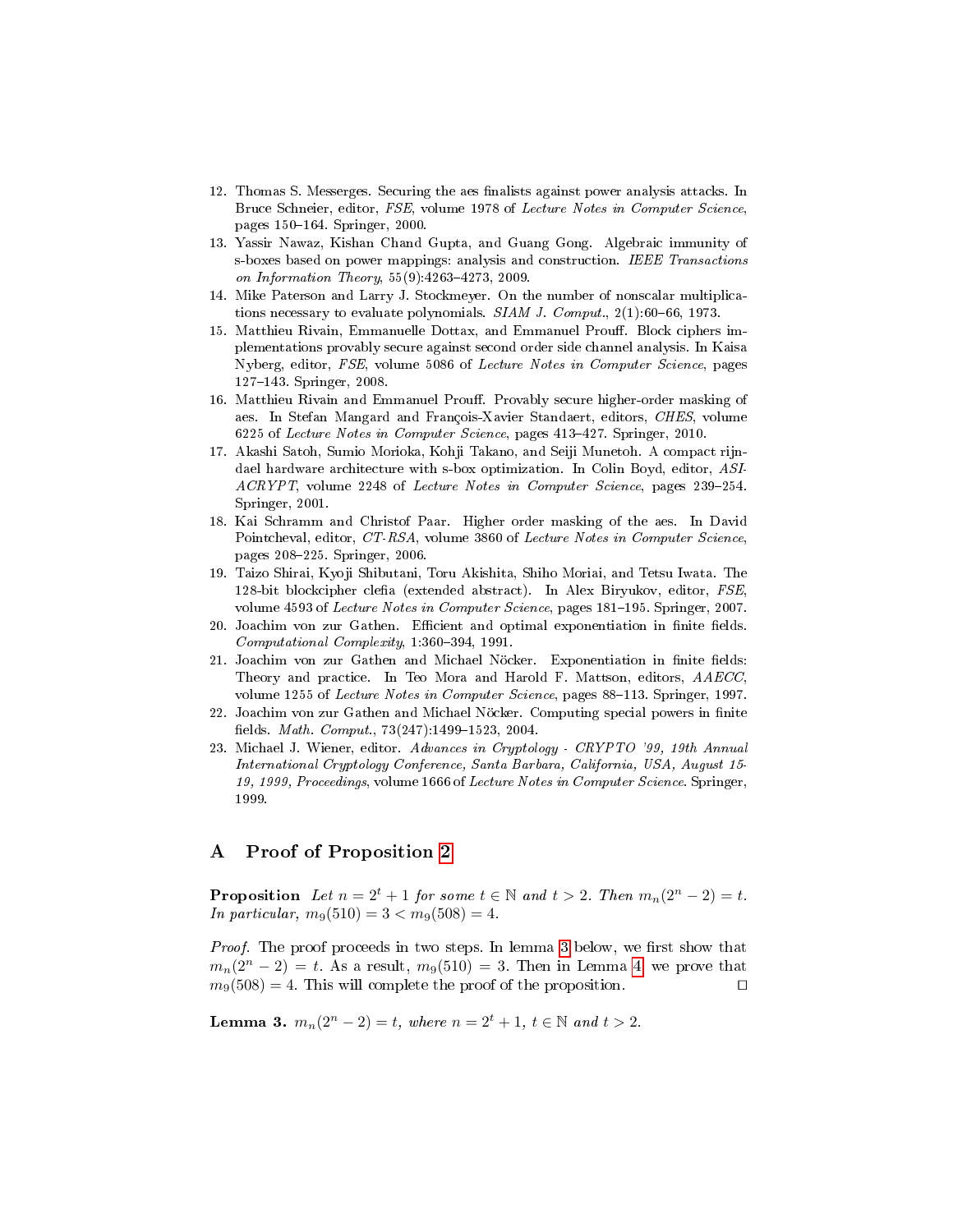*Proof.* From Proposition [1,](#page-6-2) we have  $m_n(2^n - 2) \ge \log_2(\nu(2^n - 2)) = t$ . A CCaddition chain of length t for  $2^n - 2$  (w.r.t. n) can be constructed as follows

<span id="page-16-1"></span>
$$
C_1, C_{2^2-1}, C_{2^4-1}, C_{2^8-1}, \ldots, C_{2^{2^t}-1} = C_{2^n-2}.
$$
 (20)

Note that  $C_{2^{2^t}-1} = C_{2^n-2}$  because  $2^n - 2 = 2(2^{2^t}-1)$ . Why the above sequence is indeed a CC-addition chain can be readily seen if we look at the  $n$ bit-representations of the representatives of the cyclotomic classes in the above sequence. In the proof of Proposition [1](#page-6-2) and the example in [\(6\)](#page-6-3), we have observed that all the elements of a given cyclotomic class can be obtained by (left) cyclic shifts of the  $n$ -bit-representation of any one element of the class. Consider an integer sequence

$$
\langle 1 \rangle_2 \stackrel{\times}{\rightarrow} \langle 10 \rangle_2 \stackrel{+}{\rightarrow} \langle 11 \rangle_2 \stackrel{\times}{\rightarrow} \langle 1100 \rangle_2 \stackrel{+}{\rightarrow} \langle 1111 \rangle_2 \rightarrow \cdots \rightarrow \langle \underbrace{11 \dots 11}_{2^t} \rangle_2 \stackrel{\times}{\rightarrow} \langle \underbrace{11 \dots 11}_{2^t} 0 \rangle_2.
$$
 (21)

In the above sequence, those arrows marked with  $\times$  correspond to multiplying by a power of 2 (i.e. left shift) and hence such a step is not a separate step in the corresponding CC-addition chain. But those marked with  $+$  correspond to addition of two distinct integers and hence count as one step in the CC-addition chain. This shows that the sequence in [\(20\)](#page-16-1) is a CC-addition chain for  $2^n - 2$ (w.r.t. *n*), and hence  $m_n(2^n - 2) = t$ .

### <span id="page-16-0"></span>**Lemma 4.**  $m_9(508) = 4$ .

*Proof.* From Proposition [1,](#page-6-2) we have  $m_9(508) \geq \lceil \log_2(7) \rceil = 3$ . We now rule out the possibility that  $m_9(508) = 3$ . Let there be a CC-addition chain for 508 (w.r.t. 9) of length 3. The only possibility is that in such a chain, the Hamming weight doubles after each of the first two (addition) steps. But in the last step, we must have two integers  $a = \langle a_8 \dots a_0 \rangle_2$  and  $b = \langle b_8 \dots b_0 \rangle_2$  such that  $508 = a + b$ ,  $\nu(a) = \nu(b)$ , and both must come from the same cyclotomic class. Hence the bit-patterns of  $a$  and  $b$  must be cyclic shifts of each other. We just need to make sure that the bit-pattern  $508 = \langle 111111100 \rangle_2$  cannot be obtained. There are four possible cases:

- 1.  $a_0 = b_0 = 1$ : then  $a_1 = 1$  or  $b_1 = 1$  (but not both). Hence with remaining 5 ones, it is not possible to obtain ones at the remaining 7 positions in the sum.
- 2.  $a_0 = b_0 = 0$  and  $a_1 = b_1 = 0$ : now there are 8 ones for 7 positions. Hence a zero will appear in the sum when there is a one in the same position.
- 3.  $a_0 = b_0 = 0, a_1 = b_1 = 1$  and  $a_2 = b_2 = 1$ : in this case it is not possible to get ones in 6 positions in the sum with only 4 ones.
- 4.  $a_0 = b_0 = 0, a_1 = b_1 = 1$  and  $a_2 = b_2 = 0$ : by symmetry, we can set  $a_3 = 1$  and  $b_3 = 0$ . Now there are 2 ones for a that can occur in any of the five remaining positions. Hence there are  $\binom{5}{2} = 10$  choices. Once the two positions are fixed for  $a$ , then for  $b$ , the remaining three ones must be in the